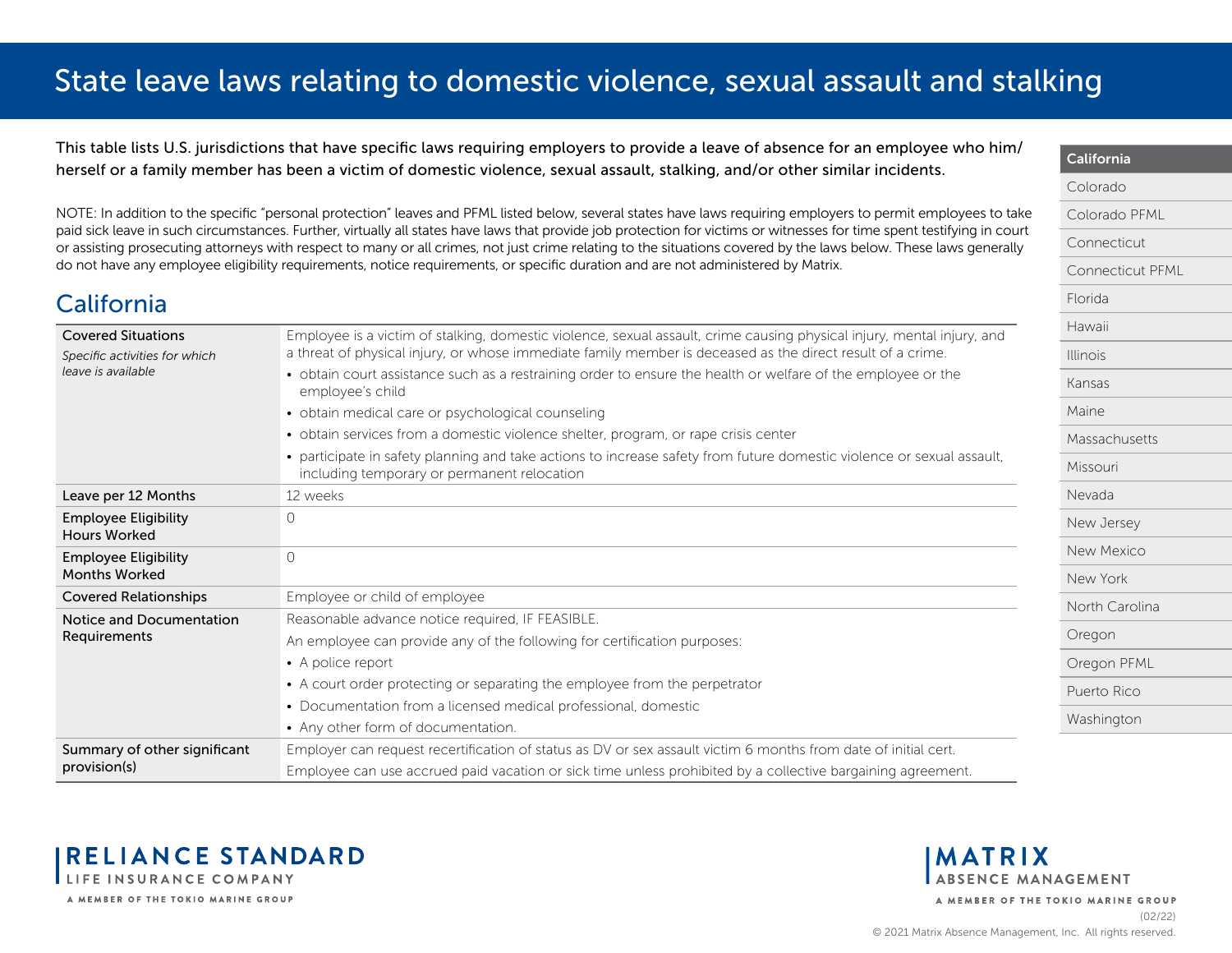<span id="page-1-0"></span>This table lists U.S. jurisdictions that have specific laws requiring employers to provide a leave of absence for an employee who him/ herself or a family member has been a victim of domestic violence, sexual assault, stalking, and/or other similar incidents.

NOTE: In addition to the specific "personal protection" leaves and PFML listed below, several states have laws requiring employers to permit employees to take paid sick leave in such circumstances. Further, virtually all states have laws that provide job protection for victims or witnesses for time spent testifying in court or assisting prosecuting attorneys with respect to many or all crimes, not just crime relating to the situations covered by the laws below. These laws generally do not have any employee eligibility requirements, notice requirements, or specific duration and are not administered by Matrix.

| <b>Covered Situations</b>                           | Employee is a victim of domestic abuse, stalking or sexual assault:                                                                                                                                                                                  |
|-----------------------------------------------------|------------------------------------------------------------------------------------------------------------------------------------------------------------------------------------------------------------------------------------------------------|
| Specific activities for which                       | • seek a civil protection order                                                                                                                                                                                                                      |
| leave is available                                  | • obtain medical care or mental health counseling for the employee or the employee's children                                                                                                                                                        |
|                                                     | • make his or her home secure: or                                                                                                                                                                                                                    |
|                                                     | • seek legal assistance                                                                                                                                                                                                                              |
| Leave per 12 Months                                 | 3 days                                                                                                                                                                                                                                               |
| <b>Employee Eligibility</b><br><b>Hours Worked</b>  | none                                                                                                                                                                                                                                                 |
| <b>Employee Eligibility</b><br><b>Months Worked</b> | Has been employed or 12 months or more                                                                                                                                                                                                               |
| <b>Covered Relationships</b>                        | Employee or child                                                                                                                                                                                                                                    |
| Notice and Documentation<br>Requirements            | An eligible employee must give the employer advance notice of the need for leave in accordance with the<br>employer's policy. Such notice is not required when the circumstances present imminent danger to the health or<br>safety of the employee. |
|                                                     | Employee required to provide documentation to employer supporting need for leave (though what documents is<br>not defined by law).                                                                                                                   |
| Summary of other significant<br>provision(s)        | Employee required to exhaust paid time off before using leave for a covered reason (employer can elect to waive<br>this requirement)                                                                                                                 |



**RELIANCE STANDARD** LIFE INSURANCE COMPANY A MEMBER OF THE TOKIO MARINE GROUP

Colorado

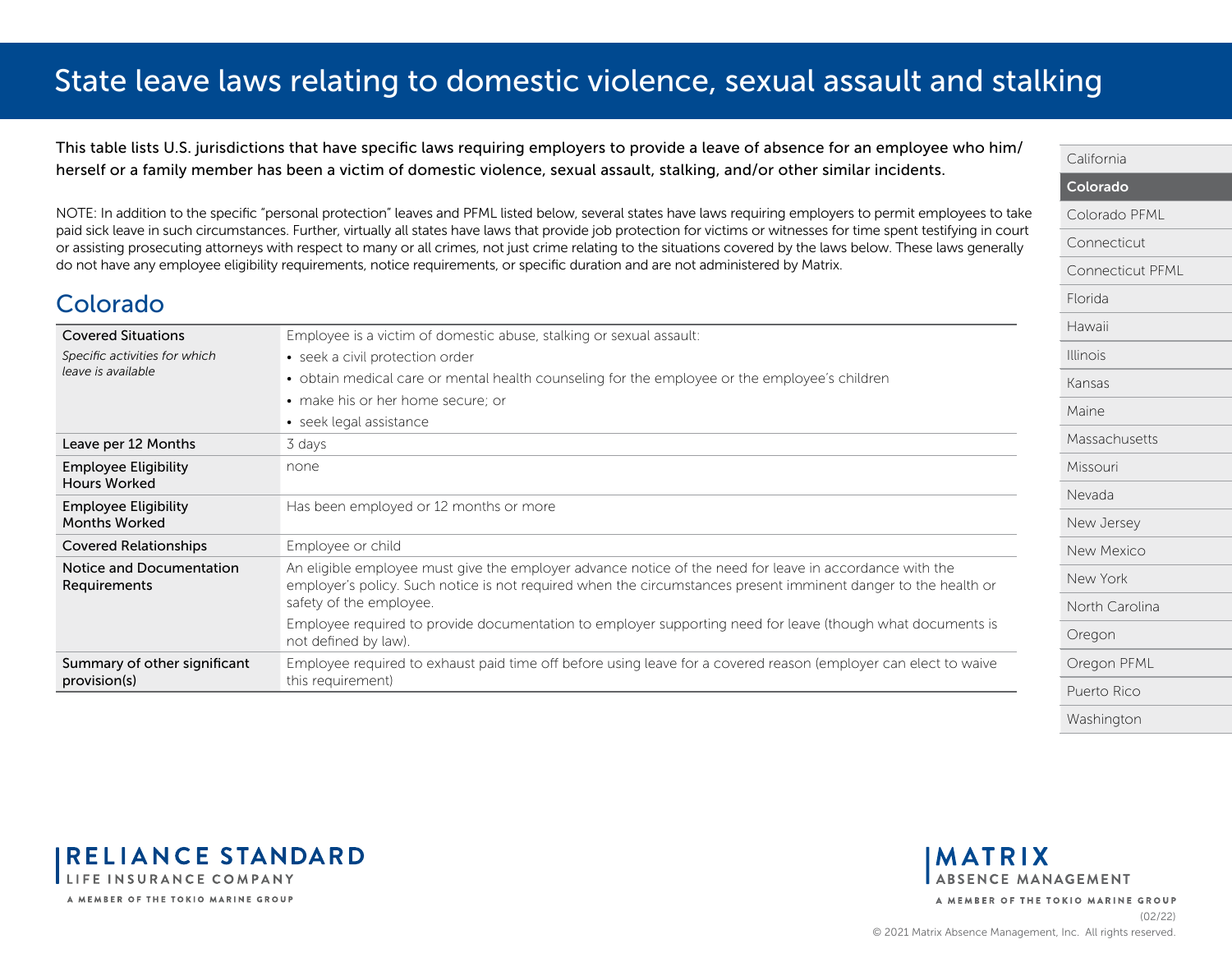<span id="page-2-0"></span>This table lists U.S. jurisdictions that have specific laws requiring employers to provide a leave of absence for an employee who him/ herself or a family member has been a victim of domestic violence, sexual assault, stalking, and/or other similar incidents.

NOTE: In addition to the specific "personal protection" leaves and PFML listed below, several states have laws requiring employers to permit employees to take paid sick leave in such circumstances. Further, virtually all states have laws that provide job protection for victims or witnesses for time spent testifying in court or assisting prosecuting attorneys with respect to many or all crimes, not just crime relating to the situations covered by the laws below. These laws generally do not have any employee eligibility requirements, notice requirements, or specific duration and are not administered by Matrix.

#### Colorado PFML Emplover contributions as of January 1, 2023; benefits payable beginning January 1, 2024

| <b>Covered Situations</b>                       |                                                                                            | Employee or employee's family member is a victim of domestic violence, sexual assault or abuse or stalking:            | Hawaii          |
|-------------------------------------------------|--------------------------------------------------------------------------------------------|------------------------------------------------------------------------------------------------------------------------|-----------------|
| Specific activities for which                   | • Seeking a civil protection order;                                                        |                                                                                                                        | <b>Illinois</b> |
| leave is available                              | • Obtaining medical care or mental health counseling or both for self or children;         |                                                                                                                        | Kansas          |
|                                                 | • Making home secure from the perpetrator or seeking new housing to escape perpetrator; or |                                                                                                                        | Maine           |
|                                                 | abuse, or attending and preparing for court-related proceedings                            | • Seeking legal assistance to address issues arising from the act of domestic violence, stalking, or sexual assault or | Massachusetts   |
| Leave per 12 Months                             | 12 weeks                                                                                   |                                                                                                                        | Missouri        |
| <b>Employee Eligibility</b>                     | Covered Employees: Individuals who either:                                                 |                                                                                                                        |                 |
| <b>Hours Worked</b>                             | Earned at least \$2,500 in wages at their job or elect coverage as a self-employment       |                                                                                                                        | Nevada          |
| <b>Employee Eligibility</b>                     | N/A                                                                                        |                                                                                                                        | New Jersey      |
| <b>Months Worked</b>                            |                                                                                            |                                                                                                                        | New Mexico      |
| <b>Covered Relationships</b>                    | Employee and Employee's Family Members defined as:                                         |                                                                                                                        | New York        |
|                                                 | • Child (biological, adopted, or foster)                                                   | • Legal guardian of employee or employee's spouse or                                                                   |                 |
|                                                 | • Step-child or child of domestic partner                                                  | domestic partner                                                                                                       | North Carolina  |
|                                                 | • Legal ward                                                                               | • Grandparent (biological, foster, adoptive, or step)                                                                  | Oregon          |
|                                                 | • In loco parentis relations                                                               | • Grandchild (biological, foster, adoptive, or step)                                                                   | Oregon PFML     |
|                                                 | • Spouse                                                                                   | • Sibling (biological, foster, adoptive, or step).                                                                     |                 |
|                                                 | • Domestic Partner                                                                         | • Any individual with whom the employee has a                                                                          | Puerto Rico     |
|                                                 | • Parent (biological adoptive, foster, or step)                                            | significant personal bond akin to a family relationship                                                                | Washington      |
| Notice and Documentation<br><b>Requirements</b> | foreseeable)                                                                               | Employees must give at least 30 days' notice if foreseeable (statute recognizes leave in this category is not always   |                 |
| Summary of other significant<br>provision(s)    | prior to using this leave.                                                                 | Employers may not require employees to use or exhaust any accrued vacation, sick leave, or other paid time off         |                 |
|                                                 | Runs concurrently with leave taken under the FMLA.                                         |                                                                                                                        |                 |

A MEMBER OF THE TOKIO MARINE GROUP



[California](#page-0-0) [Colorado](#page-1-0)

Colorado PFML

[Connecticut PFML](#page-4-0)

[Connecticut](#page-3-0)

[Florida](#page-5-0)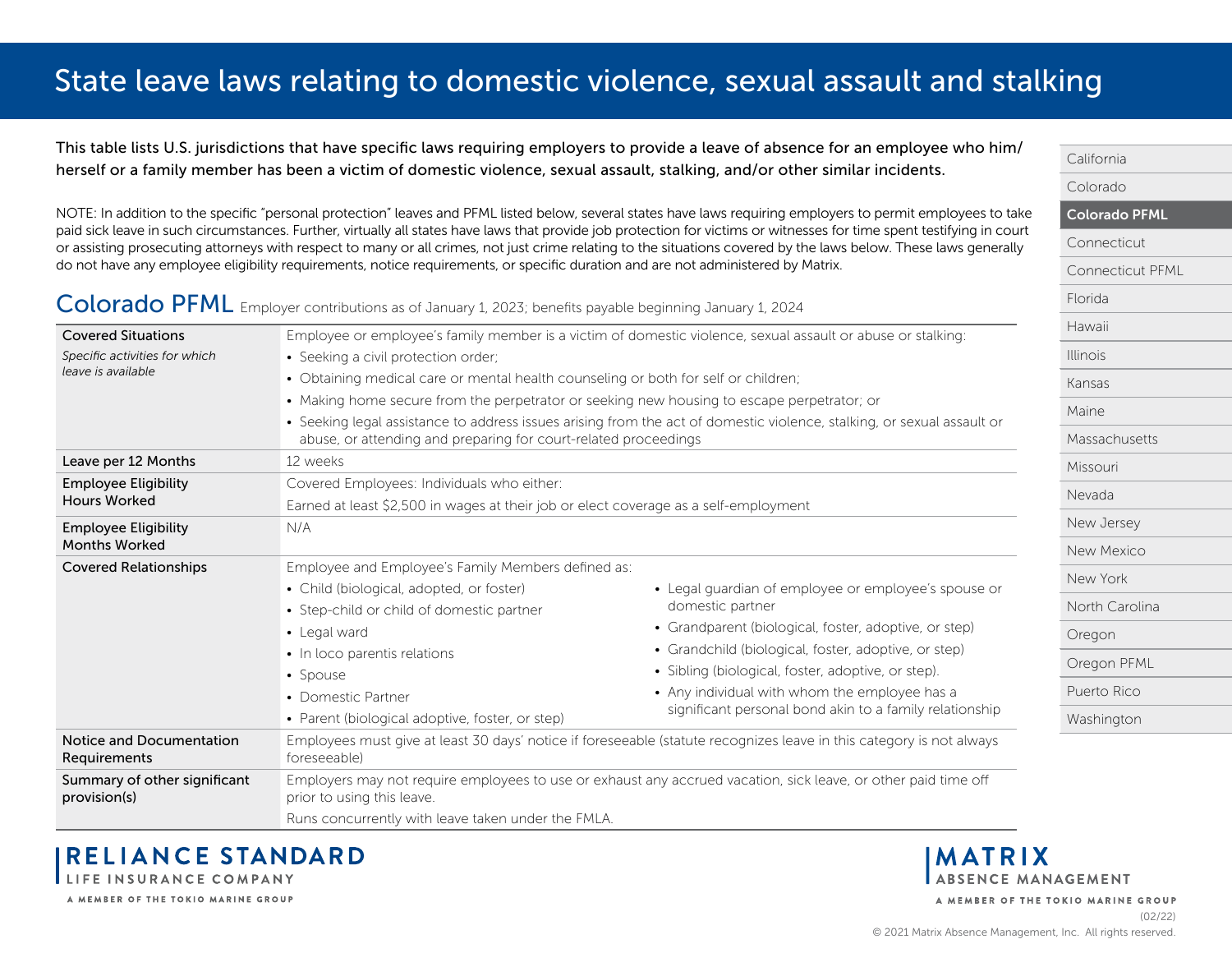<span id="page-3-0"></span>This table lists U.S. jurisdictions that have specific laws requiring employers to provide a leave of absence for an employee who him/ herself or a family member has been a victim of domestic violence, sexual assault, stalking, and/or other similar incidents.

NOTE: In addition to the specific "personal protection" leaves and PFML listed below, several states have laws requiring employers to permit employees to take paid sick leave in such circumstances. Further, virtually all states have laws that provide job protection for victims or witnesses for time spent testifying in court or assisting prosecuting attorneys with respect to many or all crimes, not just crime relating to the situations covered by the laws below. These laws generally do not have any employee eligibility requirements, notice requirements, or specific duration and are not administered by Matrix.

|  | Connecticut |
|--|-------------|
|  |             |

| <b>Covered Situations</b>                           | Employee or family member is a victim of domestic violence:                                                                                  |
|-----------------------------------------------------|----------------------------------------------------------------------------------------------------------------------------------------------|
| Specific activities for which                       | • Seeking medical care of psychological or other counseling                                                                                  |
| leave is available                                  | • Obtaining services from a victim services organization                                                                                     |
|                                                     | • Relocating                                                                                                                                 |
|                                                     | • Participating in any related civil or criminal proceeding                                                                                  |
| Leave per 12 Months                                 | 12 days in a calendar year                                                                                                                   |
| <b>Employee Eligibility</b><br><b>Hours Worked</b>  | 0                                                                                                                                            |
| <b>Employee Eligibility</b><br><b>Months Worked</b> | 0                                                                                                                                            |
| <b>Covered Relationships</b>                        | Employee only                                                                                                                                |
| Notice and Documentation<br>Requirements            | Employer can require a written statement certifying reason for leave, or other documentation, such as a police<br>report or court record(s). |
|                                                     | If need for leave is foreseeable, employer can require 7 days advance notice; if not, may require notice "as soon as<br>practicable."        |
| Summary of other significant<br>provision(s)        | Runs concurrently with CT Paid Sick leave or CT PFML, if leave taken for same covered reason.                                                |





**MATRIX ABSENCE MANAGEMENT**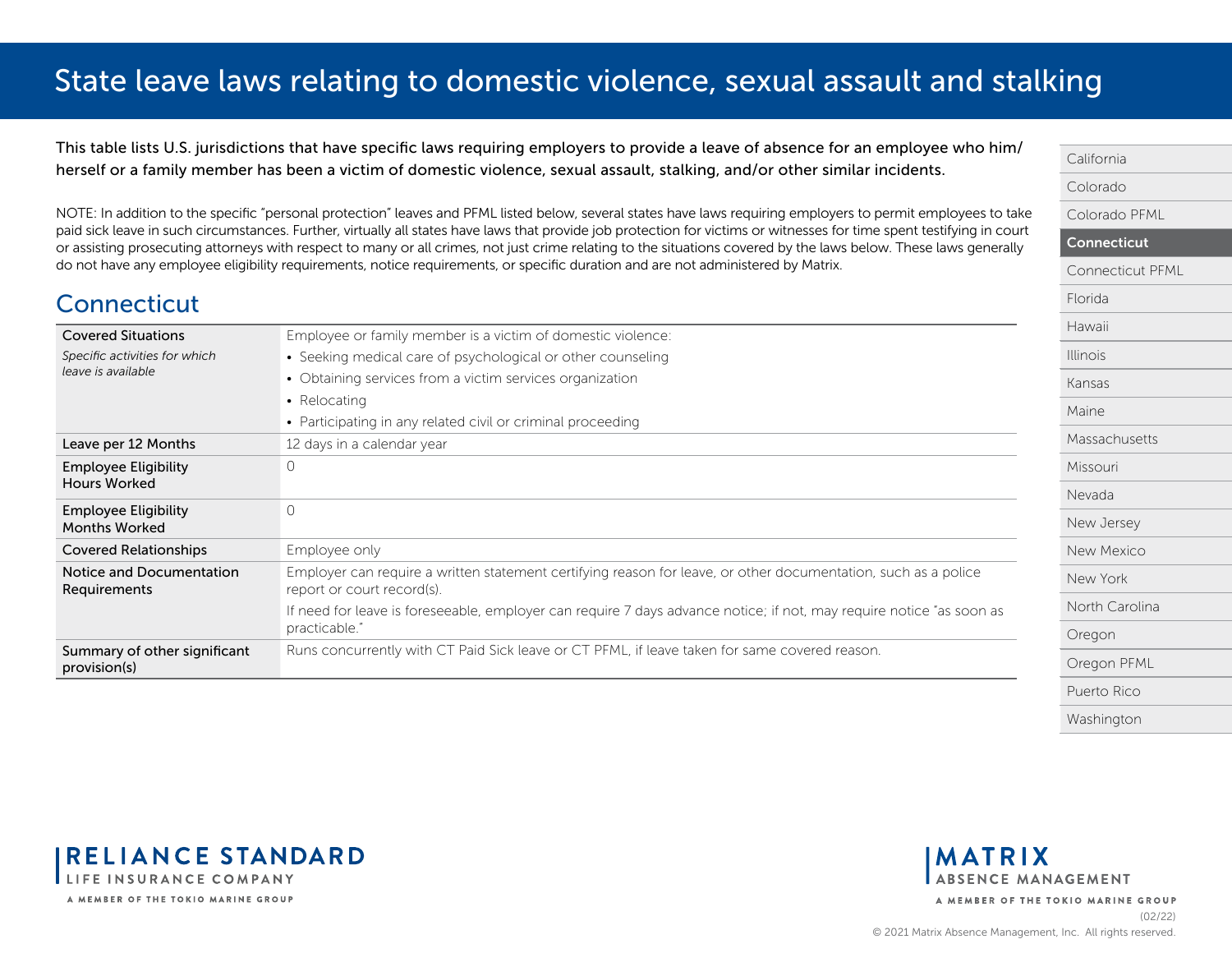<span id="page-4-0"></span>This table lists U.S. jurisdictions that have specific laws requiring employers to provide a leave of absence for an employee who him/ herself or a family member has been a victim of domestic violence, sexual assault, stalking, and/or other similar incidents.

NOTE: In addition to the specific "personal protection" leaves and PFML listed below, several states have laws requiring employers to permit employees to take paid sick leave in such circumstances. Further, virtually all states have laws that provide job protection for victims or witnesses for time spent testifying in court or assisting prosecuting attorneys with respect to many or all crimes, not just crime relating to the situations covered by the laws below. These laws generally do not have any employee eligibility requirements, notice requirements, or specific duration and are not administered by Matrix.

| <b>Connecticut PFML</b>                             | Employer contributions as of January 1, 2021; benefits payable beginning January 1, 2022                                              | Florida         |
|-----------------------------------------------------|---------------------------------------------------------------------------------------------------------------------------------------|-----------------|
| <b>Covered Situations</b>                           | Employee or family member is a victim of domestic violence:                                                                           | Hawaii          |
| Specific activities for which                       | • Seeking medical care or psychological or other counseling;                                                                          | <b>Illinois</b> |
| leave is available                                  | • Obtaining services from a victim services organization;                                                                             | Kansas          |
|                                                     | • Relocating;                                                                                                                         | Maine           |
|                                                     | • Participating in any related civil or criminal proceeding                                                                           | Massachusetts   |
|                                                     |                                                                                                                                       | Missouri        |
| Leave per 12 Months                                 | 12 days in a calendar year                                                                                                            |                 |
| <b>Employee Eligibility</b>                         | \$2,325 in wages in the first 4 of the past 5 quarters                                                                                | Nevada          |
| <b>Hours Worked</b>                                 |                                                                                                                                       | New Jersey      |
| <b>Employee Eligibility</b><br><b>Months Worked</b> | N/A                                                                                                                                   | New Mexico      |
| <b>Covered Relationships</b>                        | Employee only                                                                                                                         | New York        |
| Notice and Documentation                            | Employer can require a written statement certifying reason for leave.                                                                 | North Carolina  |
| Requirements                                        | If need for leave is foreseeable, employer can require 7 days advance notice; if not, may require notice "as soon as<br>practicable." | Oregon          |
| Summary of other significant                        | If PFML is exhausted, employees may still take up to 12 days of unpaid family violence leave.                                         | Oregon PFML     |
| provision(s)                                        |                                                                                                                                       | Puerto Rico     |
|                                                     |                                                                                                                                       |                 |



[California](#page-0-0) [Colorado](#page-1-0)

[Colorado PFML](#page-2-0) [Connecticut](#page-3-0)

Connecticut PFML



**MATRIX** ABSENCE MANAGEMENT A MEMBER OF THE TOKIO MARINE GROUP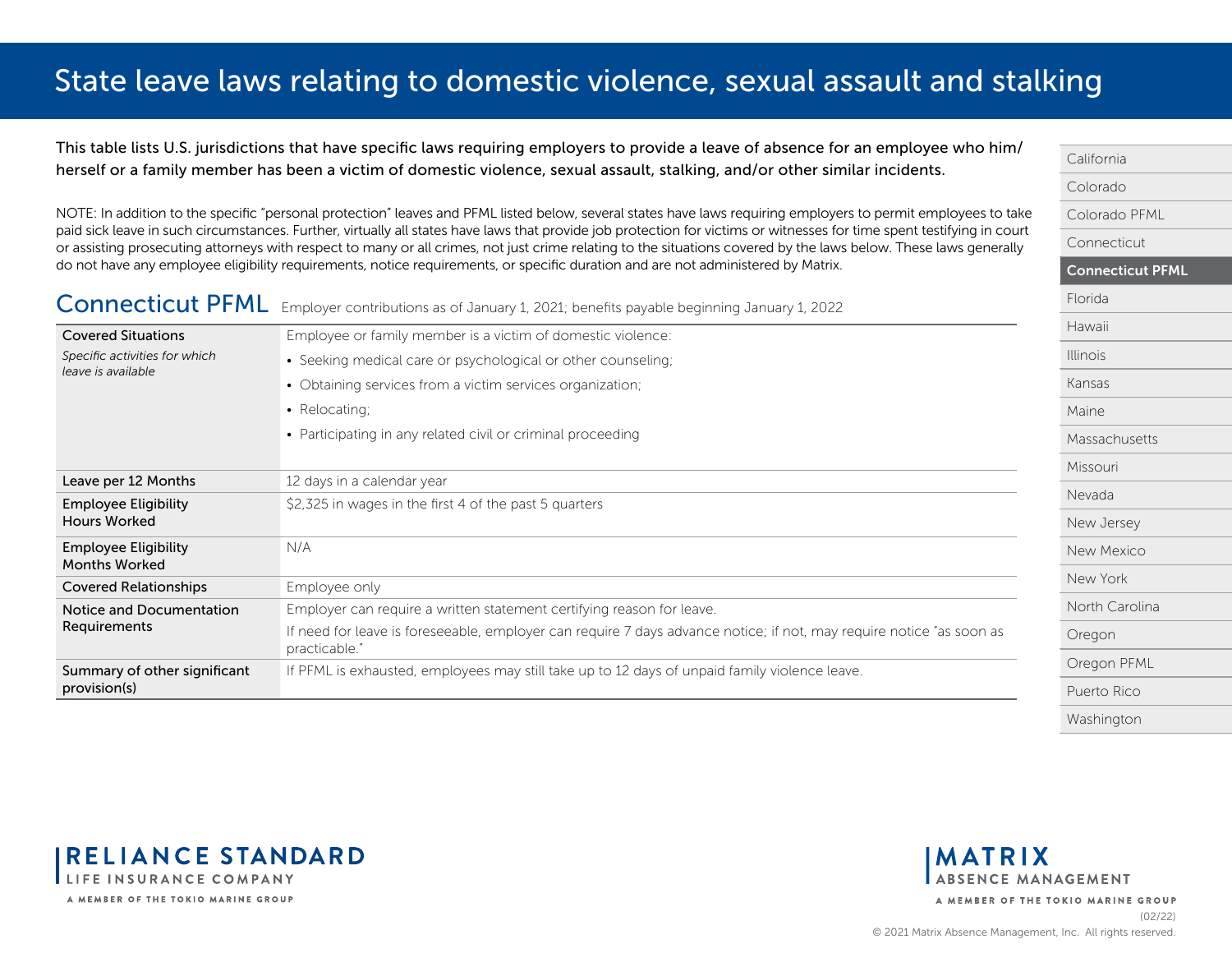<span id="page-5-0"></span>This table lists U.S. jurisdictions that have specific laws requiring employers to provide a leave of absence for an employee who him/ herself or a family member has been a victim of domestic violence, sexual assault, stalking, and/or other similar incidents.

NOTE: In addition to the specific "personal protection" leaves and PFML listed below, several states have laws requiring employers to permit employees to take paid sick leave in such circumstances. Further, virtually all states have laws that provide job protection for victims or witnesses for time spent testifying in court or assisting prosecuting attorneys with respect to many or all crimes, not just crime relating to the situations covered by the laws below. These laws generally do not have any employee eligibility requirements, notice requirements, or specific duration and are not administered by Matrix.

#### Florida Covered Situations *Specific activities for which leave is available* Employee or household member is a victim of domestic or sexual violence: • Obtain medical care or mental health counseling • Obtain services from a victim services organization • Make the employee's home secure or seek new housing • Seek legal assistance or to attend and prepare for court-related proceedings Leave per 12 Months 3 days Employee Eligibility Hours Worked  $\Omega$ Employee Eligibility Months Worked 3 Covered Relationships • Employee • Spouse or Former Spouse (Opposite sex or same-sex) • Persons related by blood or marriage • Persons who are presently residing in or in the past have resided together as if a family • Persons who are parents of a child in common. Notice and Documentation Requirements Employer may require advance notice unless not practicable due to imminent danger to the employee or employee's family or household member. Employer may require supporting documentation. Summary of other significant provision(s) An employee seeking FL Victims Protection Leave must first exhaust all annual or vacation leave, personal leave, and sick leave unless an employer waives this requirement. FL Victims Protection Leave will run concurrently with FMLA, if the employee's reason for FL Victims Protection Leave qualifies under the FMLA. Employer may require supporting documentation.



A MEMBER OF THE TOKIO MARINE GROUP

A MEMBER OF THE TOKIO MARINE GROUP

[California](#page-0-0) [Colorado](#page-1-0)

Florida [Hawaii](#page-6-0) [Illinois](#page-7-0) [Kansas](#page-8-0) [Maine](#page-9-0)

[Colorado PFML](#page-2-0) [Connecticut](#page-3-0)

[Connecticut PFML](#page-4-0)

[Massachusetts](#page-10-0)

[Missouri](#page-11-0) [Nevada](#page-12-0)

[New Jersey](#page-13-0) [New Mexico](#page-14-0) [New York](#page-15-0)

[North Carolina](#page-16-0)

[Oregon PFML](#page-18-0) [Puerto Rico](#page-19-0) [Washington](#page-20-0)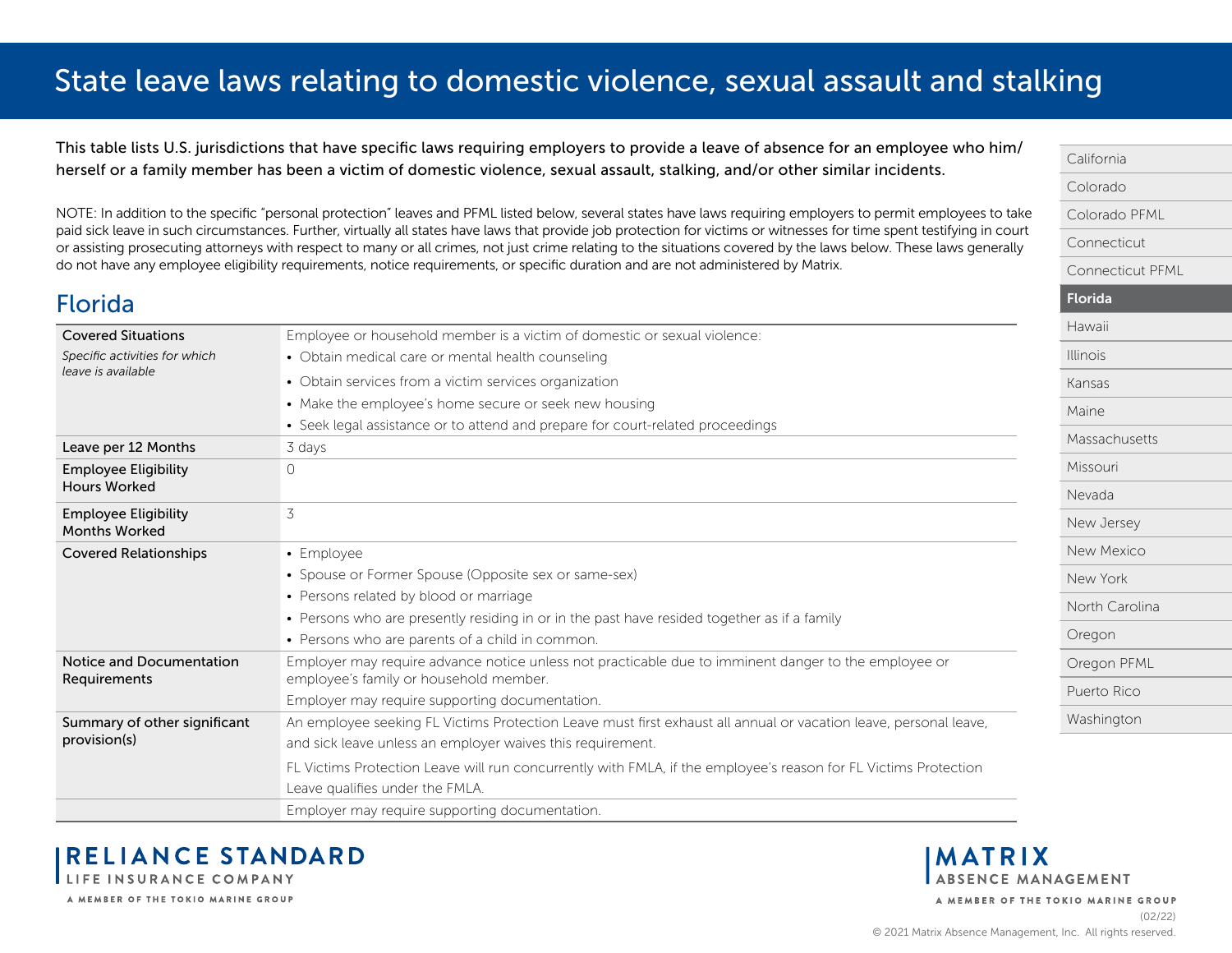<span id="page-6-0"></span>This table lists U.S. jurisdictions that have specific laws requiring employers to provide a leave of absence for an employee who him/ herself or a family member has been a victim of domestic violence, sexual assault, stalking, and/or other similar incidents.

NOTE: In addition to the specific "personal protection" leaves and PFML listed below, several states have laws requiring employers to permit employees to take paid sick leave in such circumstances. Further, virtually all states have laws that provide job protection for victims or witnesses for time spent testifying in court or assisting prosecuting attorneys with respect to many or all crimes, not just crime relating to the situations covered by the laws below. These laws generally do not have any employee eligibility requirements, notice requirements, or specific duration and are not administered by Matrix.

#### Covered Situations *Specific activities for which leave is available* Employee or employee's minor child is a victim of domestic abuse or sexual violence: • Seek medical attention for the employee or the employee's minor child due to physical or psychological injury or disability • Obtain services from a victim services organization • Temporarily or permanently relocate • Participate in legal action • Take other actions to for the health or safety the employee or the employee's minor child or the safety of others associated with the employee. Leave per 12 Months 30 days Employee Eligibility Hours Worked  $\Omega$ Employee Eligibility Months Worked 6 Covered Relationships Employee or employee's minor child Notice and Documentation Requirements Employee must provide advance notice, unless not practicable to do so due to imminent danger to employee or employee's minor child. Employer can require documentation; law lists specific acceptable documents (based on reason for and length of

leave). Summary of other significant provision(s) Employee must exhaust other paid and unpaid benefits before employer will apply HI Victims protection leave. Employer may require supporting documentation.

[California](#page-0-0) [Colorado](#page-1-0) [Colorado PFML](#page-2-0) [Connecticut](#page-3-0) [Connecticut PFML](#page-4-0) [Florida](#page-5-0) Hawaii [Illinois](#page-7-0) [Kansas](#page-8-0) [Maine](#page-9-0) [Massachusetts](#page-10-0) [Missouri](#page-11-0) [Nevada](#page-12-0) [New Jersey](#page-13-0) [New Mexico](#page-14-0) [New York](#page-15-0) [North Carolina](#page-16-0) [Oregon](#page-17-0) [Oregon PFML](#page-18-0) [Puerto Rico](#page-19-0) [Washington](#page-20-0)



Hawaii

**MATRIX** ABSENCE MANAGEMENT

A MEMBER OF THE TOKIO MARINE GROUP (02/22)

© 2021 Matrix Absence Management, Inc. All rights reserved.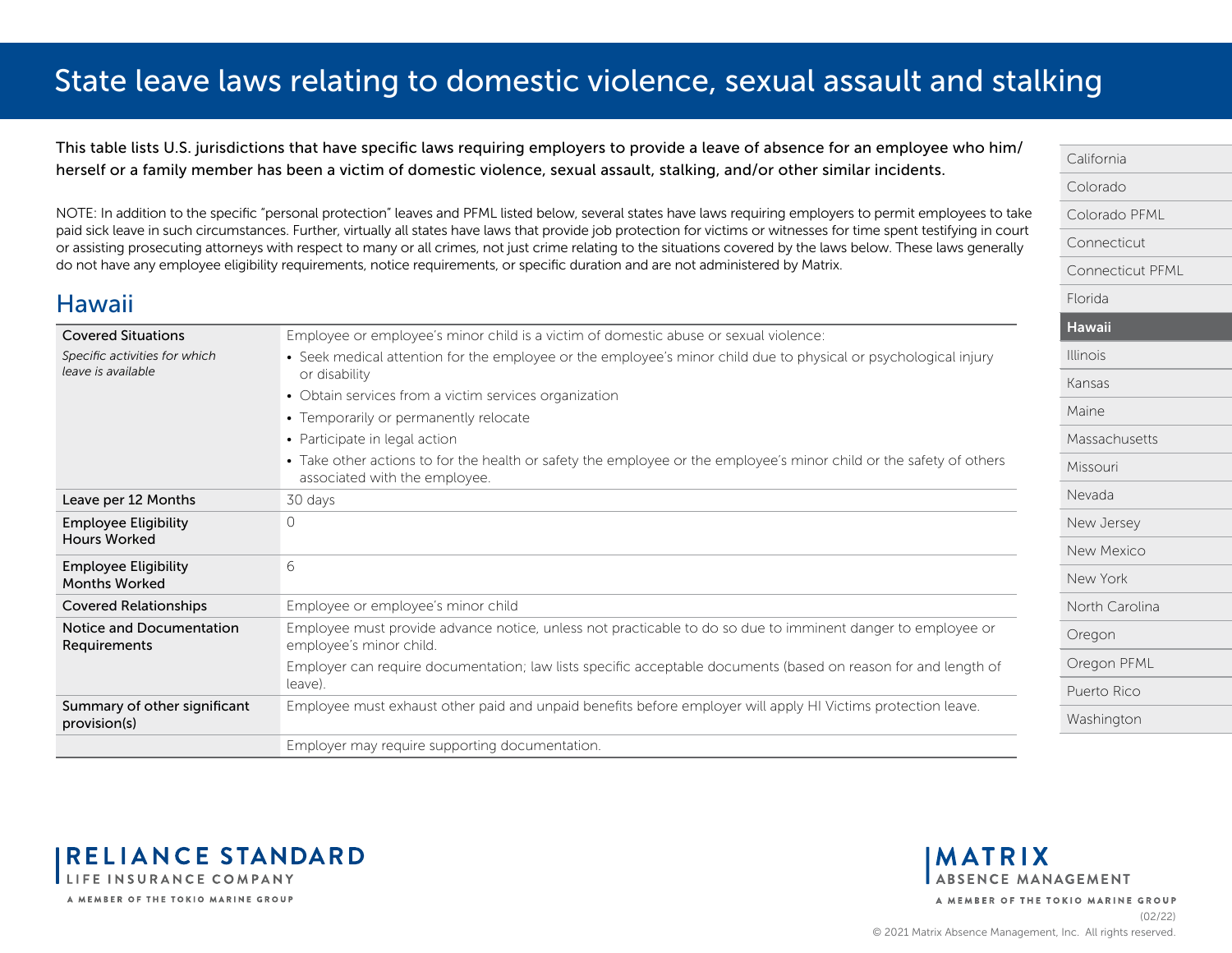<span id="page-7-0"></span>This table lists U.S. jurisdictions that have specific laws requiring employers to provide a leave of absence for an employee who him/ herself or a family member has been a victim of domestic violence, sexual assault, stalking, and/or other similar incidents.

NOTE: In addition to the specific "personal protection" leaves and PFML listed below, several states have laws requiring employers to permit employees to take paid sick leave in such circumstances. Further, virtually all states have laws that provide job protection for victims or witnesses for time spent testifying in court or assisting prosecuting attorneys with respect to many or all crimes, not just crime relating to the situations covered by the laws below. These laws generally do not have any employee eligibility requirements, notice requirements, or specific duration and are not administered by Matrix.

| <b>Covered Situations</b>                           | Employee or family member is a victim of domestic, sexual or a<br>crime of violence:                                                                                             | • Relocate or participate in activities for the victim's safety or<br>economic security;                                                                                                                                                                                                                                                                                                             |
|-----------------------------------------------------|----------------------------------------------------------------------------------------------------------------------------------------------------------------------------------|------------------------------------------------------------------------------------------------------------------------------------------------------------------------------------------------------------------------------------------------------------------------------------------------------------------------------------------------------------------------------------------------------|
| Specific activities for which<br>leave is available | • Seek medical attention for, or recover from, physical or<br>psychological injury caused by domestic or sexual violence<br>(includes sexual assault) or any crime of violence** | • Seek legal assistance or participate in any civil or criminal<br>proceeding related to or resulting from the domestic, sexual<br>or a crime of violence                                                                                                                                                                                                                                            |
|                                                     | • Obtain services from a victim services organization;<br>• Obtain psychological or other counseling;                                                                            | ** Crime of violence added to coverage effective 1/1/2022 and<br>includes homicide, sex offenses, bodily harm, harassment and<br>obscene communication, terrorism and armed violence                                                                                                                                                                                                                 |
| Leave per 12 Months                                 | 12 weeks                                                                                                                                                                         |                                                                                                                                                                                                                                                                                                                                                                                                      |
| <b>Employee Eligibility</b><br><b>Hours Worked</b>  | $\Omega$                                                                                                                                                                         |                                                                                                                                                                                                                                                                                                                                                                                                      |
| <b>Employee Eligibility</b><br><b>Months Worked</b> | $\Omega$                                                                                                                                                                         |                                                                                                                                                                                                                                                                                                                                                                                                      |
| <b>Covered Relationships</b>                        | • Employee<br>• Spouse (same sex, opposite sex or civil<br>union partners)<br>• Parent<br>• Grandparent<br>• Sibling                                                             | • Person related by blood or marriage<br>• Person related by present or prior civil union<br>• Person who shares a relationship through a son or daughter<br>• Persons residing in the same household<br>• Other individual whose close association with the employee is the equivalent of a<br>family relationship, as determined by the employee                                                   |
| Notice and Documentation<br>Requirements            | may provide a sworn statement to the employer and also choose to provide one of the following documents:                                                                         | Employee must provide at least 48 hours' advance notice of need for leave, if practicable to do so and employer cannot take<br>adverse action due to unscheduled absence, if employee provides certification. Employees, to satisfy the certification requirement,                                                                                                                                   |
|                                                     | record; or Other corroborating evidence                                                                                                                                          | Documentation from an employee, agent, or volunteer of a victim services organization, an attorney, a member of the clergy, or a<br>medical or other professional from whom the employee or the employee's family or household member has sought assistance in<br>addressing domestic, sexual, or gender violence or any other crime of violence and the effects of the violence; or Police or court |
|                                                     | or the same perpetrator or perpetrators of the violence.                                                                                                                         | * An employee shall choose which document to submit. The employee is not required to provide more than one document during<br>the same 12-month period leave is requested or taken if the reason for leave is related to the same incident or incidents of violence                                                                                                                                  |
| Summary of other significant<br>provision(s)        | Employee can elect, but employer cannot require, employee to take paid leave benefits in connection with VESSA leave.                                                            |                                                                                                                                                                                                                                                                                                                                                                                                      |
|                                                     | Employer may require supporting documentation.                                                                                                                                   |                                                                                                                                                                                                                                                                                                                                                                                                      |

**RELIANCE STANDARD** LIFE INSURANCE COMPANY

A MEMBER OF THE TOKIO MARINE GROUP

**MATRIX** ABSENCE MANAGEMENT

[California](#page-0-0) [Colorado](#page-1-0)

[Florida](#page-5-0) [Hawaii](#page-6-0) Illinois [Kansas](#page-8-0) [Maine](#page-9-0)

[Colorado PFML](#page-2-0) [Connecticut](#page-3-0)

[Connecticut PFML](#page-4-0)

[Massachusetts](#page-10-0)

[Missouri](#page-11-0) [Nevada](#page-12-0)

[New Jersey](#page-13-0) [New Mexico](#page-14-0) [New York](#page-15-0)

[North Carolina](#page-16-0)

[Oregon PFML](#page-18-0) [Puerto Rico](#page-19-0) [Washington](#page-20-0)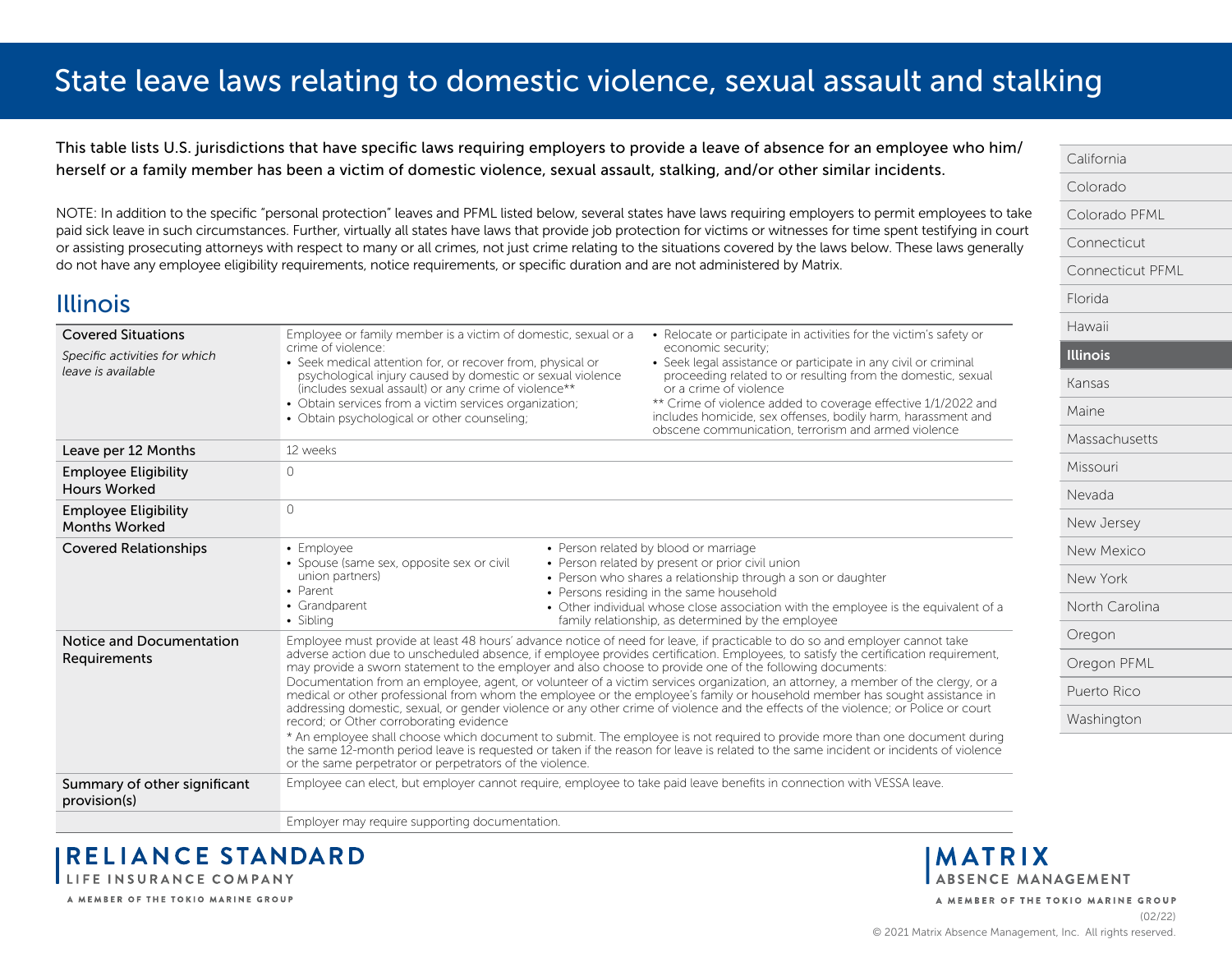<span id="page-8-0"></span>This table lists U.S. jurisdictions that have specific laws requiring employers to provide a leave of absence for an employee who him/ herself or a family member has been a victim of domestic violence, sexual assault, stalking, and/or other similar incidents.

NOTE: In addition to the specific "personal protection" leaves and PFML listed below, several states have laws requiring employers to permit employees to take paid sick leave in such circumstances. Further, virtually all states have laws that provide job protection for victims or witnesses for time spent testifying in court or assisting prosecuting attorneys with respect to many or all crimes, not just crime relating to the situations covered by the laws below. These laws generally do not have any employee eligibility requirements, notice requirements, or specific duration and are not administered by Matrix.

### Kansas

| <b>Covered Situations</b>                           | Employee is a victim of domestic violence or sexual assault:                                                                                           |
|-----------------------------------------------------|--------------------------------------------------------------------------------------------------------------------------------------------------------|
| Specific activities for which<br>leave is available | • Obtain restraining order or other injunctive relief to help ensure the health, safety or welfare of the victim or the<br>victim's child or children; |
|                                                     | • Seek medical attention for injuries caused by domestic or sexual violence;                                                                           |
|                                                     | • Obtain services from a domestic violence shelter, domestic violence, program or rape crisis center; or                                               |
|                                                     | • Attend court appearances after the domestic violence or sexual assault.                                                                              |
| Leave per 12 Months                                 | 8 days                                                                                                                                                 |
| <b>Employee Eligibility</b><br><b>Hours Worked</b>  | $\Omega$                                                                                                                                               |
| <b>Employee Eligibility</b><br><b>Months Worked</b> | 3                                                                                                                                                      |
| <b>Covered Relationships</b>                        | • Employee                                                                                                                                             |
|                                                     | • Employee's child                                                                                                                                     |
| Notice and Documentation                            | Employee must give reasonable advance notice unless not feasible to do so.                                                                             |
| Requirements                                        | Employee required to provide documentation within 48 hours of return (type dependent on reason leave taken).                                           |
| Summary of other significant<br>provision(s)        | Employee may use paid time off.                                                                                                                        |
|                                                     | Employer may require supporting documentation.                                                                                                         |



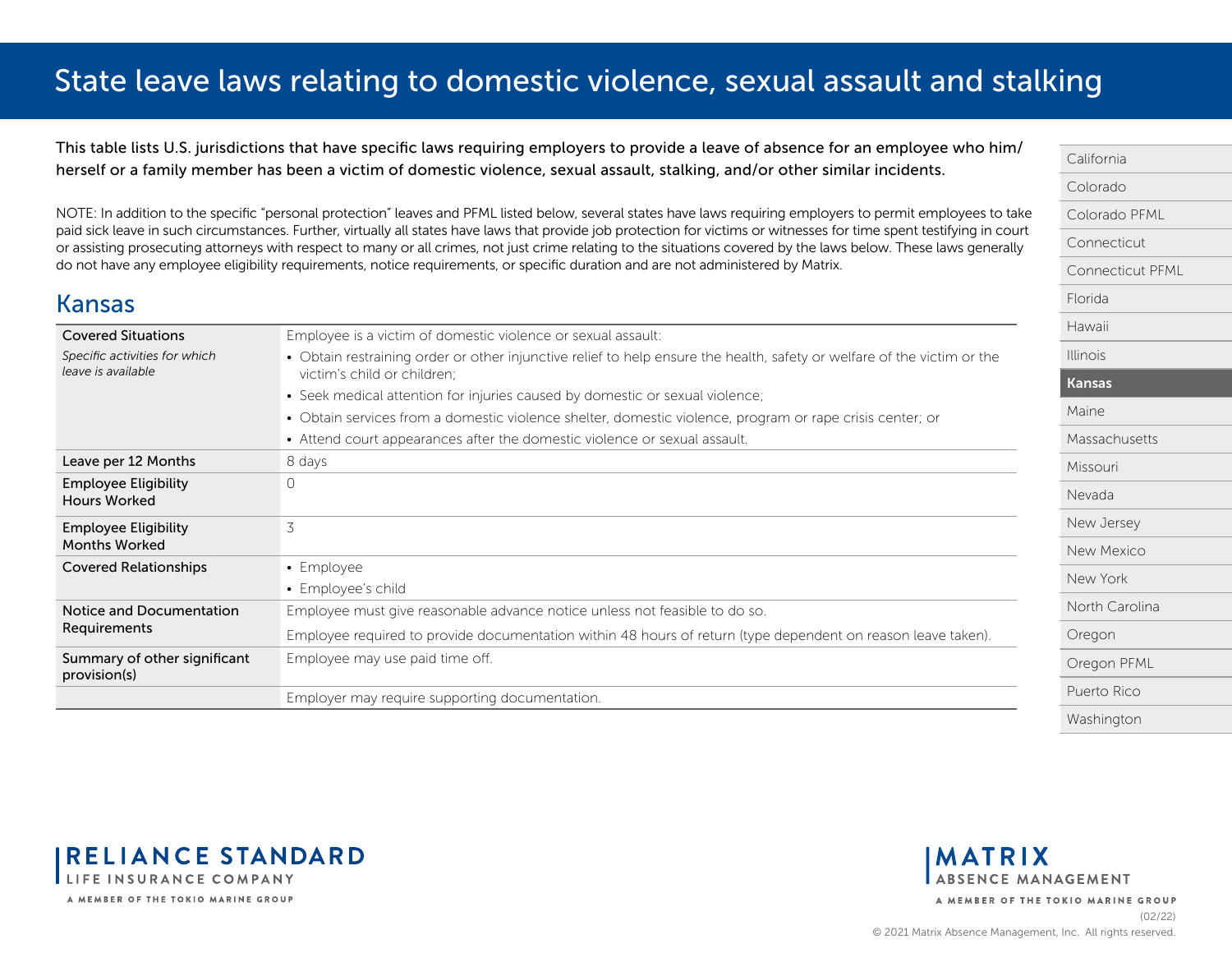<span id="page-9-0"></span>This table lists U.S. jurisdictions that have specific laws requiring employers to provide a leave of absence for an employee who him/ herself or a family member has been a victim of domestic violence, sexual assault, stalking, and/or other similar incidents.

NOTE: In addition to the specific "personal protection" leaves and PFML listed below, several states have laws requiring employers to permit employees to take paid sick leave in such circumstances. Further, virtually all states have laws that provide job protection for victims or witnesses for time spent testifying in court or assisting prosecuting attorneys with respect to many or all crimes, not just crime relating to the situations covered by the laws below. These laws generally do not have any employee eligibility requirements, notice requirements, or specific duration and are not administered by Matrix.

| <b>Covered Situations</b>                           | Employee or family member is a victim of violence, assault, or sexual assault:                                                           |
|-----------------------------------------------------|------------------------------------------------------------------------------------------------------------------------------------------|
| Specific activities for which                       | • Prepare for and attend court proceedings;                                                                                              |
| leave is available                                  | • Receive medical treatment or to attend to medical treatment for a victim who is the employee's daughter, son,<br>parent, or spouse; or |
|                                                     | • Obtain necessary services to remedy a crisis caused by domestic violence, sexual assault, or stalking.                                 |
| Leave per 12 Months                                 | Not specified – programmed as 365 days                                                                                                   |
| <b>Employee Eligibility</b><br><b>Hours Worked</b>  | $\Omega$                                                                                                                                 |
| <b>Employee Eligibility</b><br><b>Months Worked</b> | $\Omega$                                                                                                                                 |
| <b>Covered Relationships</b>                        | • Employee                                                                                                                               |
|                                                     | • Child                                                                                                                                  |
|                                                     | • Parent                                                                                                                                 |
|                                                     | • Spouse (including same-sex)                                                                                                            |
| Notice and Documentation<br>Requirements            | Employee required to provide employer reasonable notice as soon as possible under the circumstances.                                     |
|                                                     | Does not require specific documentation, merely information sufficient for employer to make a reasoned decision                          |
|                                                     | on the request for leave.                                                                                                                |
| Summary of other significant<br>provision(s)        | Employee may, at his or her option, use any accrued and earned paid time off.                                                            |
|                                                     | Employer may require supporting documentation.                                                                                           |



**RELIANCE STANDARD** LIFE INSURANCE COMPANY A MEMBER OF THE TOKIO MARINE GROUP

 $M<sub>pino</sub>$ 



A MEMBER OF THE TOKIO MARINE GROUP (02/22)

© 2021 Matrix Absence Management, Inc. All rights reserved.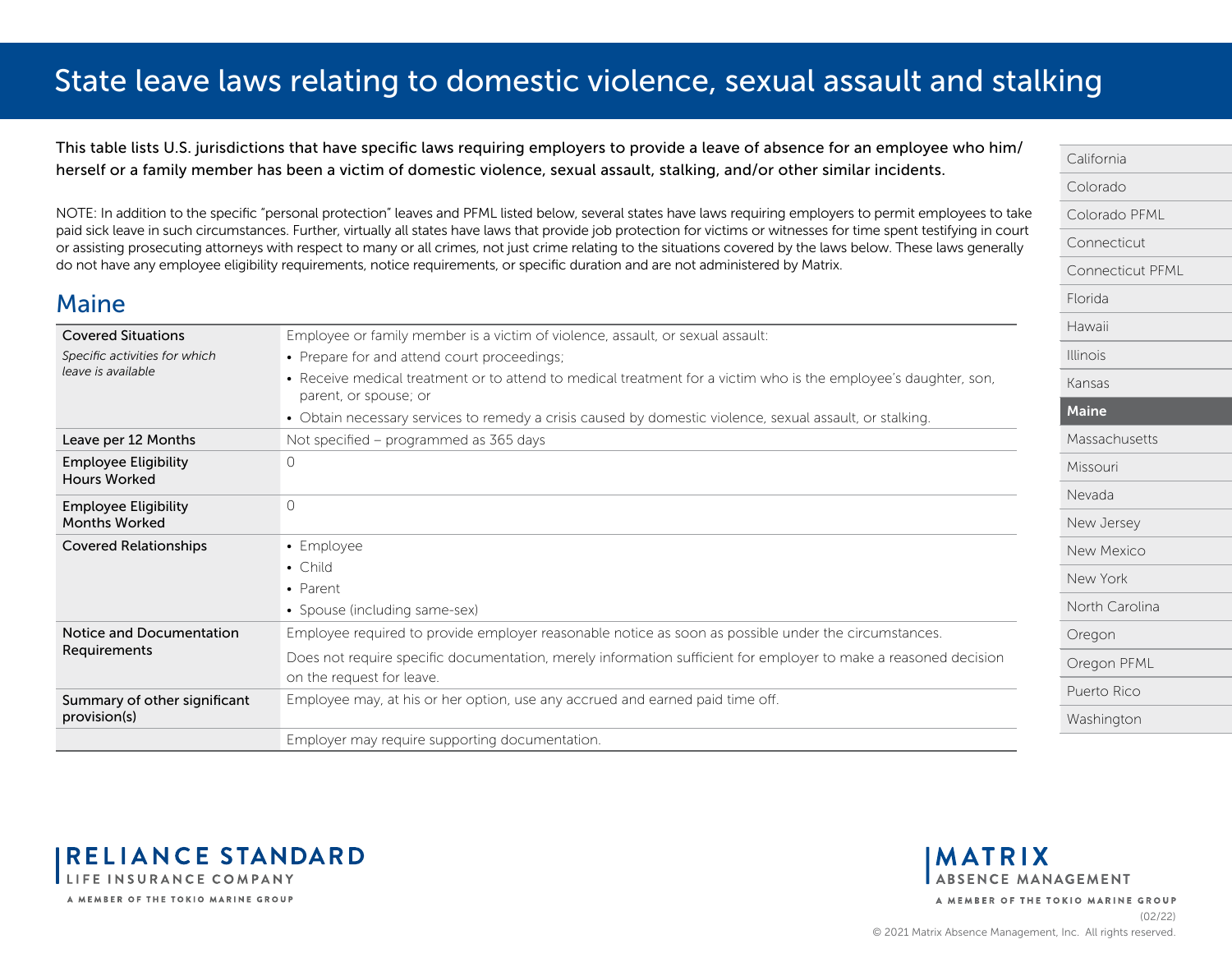<span id="page-10-0"></span>This table lists U.S. jurisdictions that have specific laws requiring employers to provide a leave of absence for an employee who him/ herself or a family member has been a victim of domestic violence, sexual assault, stalking, and/or other similar incidents.

NOTE: In addition to the specific "personal protection" leaves and PFML listed below, several states have laws requiring employers to permit employees to take paid sick leave in such circumstances. Further, virtually all states have laws that provide job protection for victims or witnesses for time spent testifying in court or assisting prosecuting attorneys with respect to many or all crimes, not just crime relating to the situations covered by the laws below. These laws generally do not have any employee eligibility requirements, notice requirements, or specific duration and are not administered by Matrix.

### **Massachusetts**

| <b>Covered Situations</b>                          | Employee or family member is a victim of stalking, domestic violence or sexual assault: |                                                                                                                                                                                                                               | Hawaii          |
|----------------------------------------------------|-----------------------------------------------------------------------------------------|-------------------------------------------------------------------------------------------------------------------------------------------------------------------------------------------------------------------------------|-----------------|
| Specific activities for which                      | • Seek or obtain medical attention, counseling, victim services, or legal assistance    |                                                                                                                                                                                                                               | <b>Illinois</b> |
| leave is available                                 | • Secure housing                                                                        |                                                                                                                                                                                                                               | Kansas          |
|                                                    | • Obtain a protective order from a court                                                |                                                                                                                                                                                                                               |                 |
|                                                    | • Appear in court or before a grand jury                                                |                                                                                                                                                                                                                               | Maine           |
|                                                    | • Meet with a district attorney or other law enforcement official                       |                                                                                                                                                                                                                               | Massachusetts   |
|                                                    | • Attend child custody proceedings                                                      |                                                                                                                                                                                                                               |                 |
|                                                    |                                                                                         | • Address other issues directly related to the abusive behavior against the employee or family member of the employee                                                                                                         | Missouri        |
| Leave per 12 Months                                | 15 days                                                                                 |                                                                                                                                                                                                                               | Nevada          |
| <b>Employee Eligibility</b><br><b>Hours Worked</b> | 0                                                                                       |                                                                                                                                                                                                                               |                 |
|                                                    |                                                                                         |                                                                                                                                                                                                                               | New Jersey      |
| <b>Employee Eligibility</b>                        | $\circ$                                                                                 |                                                                                                                                                                                                                               | New Mexico      |
| <b>Months Worked</b>                               |                                                                                         |                                                                                                                                                                                                                               | New York        |
| <b>Covered Relationships</b>                       | • Employee                                                                              | • Persons having a child in common                                                                                                                                                                                            |                 |
|                                                    | • Child/Stepchild                                                                       | • Sibling                                                                                                                                                                                                                     | North Carolina  |
|                                                    | • Parent/Stepparent                                                                     | • Grandparent                                                                                                                                                                                                                 | Oregon          |
|                                                    | • Spouse (persons married to each other)                                                | $\bullet$ Grandchild                                                                                                                                                                                                          |                 |
|                                                    | • Persons in a substantive dating or engagement                                         | • Persons in a guardianship relationship                                                                                                                                                                                      | Oregon PFML     |
| Notice and Documentation                           | relationship who reside together                                                        | Employer can require certain documentation and employee must provide it within a reasonable time after employer's                                                                                                             | Puerto Rico     |
| Requirements                                       | request.                                                                                |                                                                                                                                                                                                                               | Washington      |
|                                                    | communicate that notice on the employee's behalf.                                       | Employee must provide advance notice, unless impracticable to do so because of imminent danger, in which case<br>employee must provide notice within 3 work days of taking leave. There are a number of third parties who can |                 |
| Summary of other significant<br>provision(s)       | waive this requirement).                                                                | Employee must first exhaust all sick, vacation or personal leave available before requesting or taking leave (employer can                                                                                                    |                 |
|                                                    | Employer may require supporting documentation.                                          |                                                                                                                                                                                                                               |                 |

**RELIANCE STANDARD** LIFE INSURANCE COMPANY

A MEMBER OF THE TOKIO MARINE GROUP

[California](#page-0-0) [Colorado](#page-1-0)

[Florida](#page-5-0)

[Colorado PFML](#page-2-0) [Connecticut](#page-3-0)

[Connecticut PFML](#page-4-0)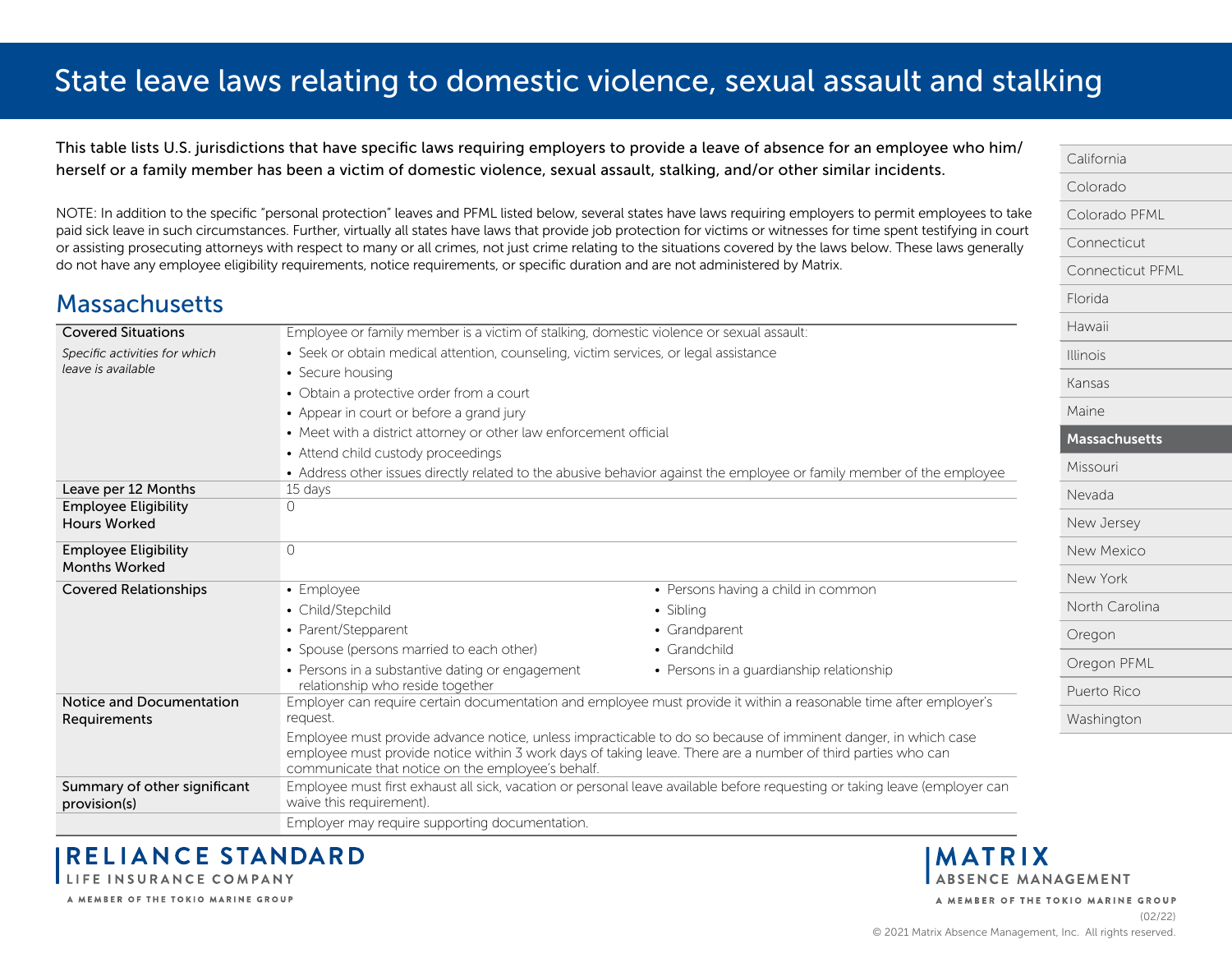<span id="page-11-0"></span>This table lists U.S. jurisdictions that have specific laws requiring employers to provide a leave of absence for an employee who him/ herself or a family member has been a victim of domestic violence, sexual assault, stalking, and/or other similar incidents.

NOTE: In addition to the specific "personal protection" leaves and PFML listed below, several states have laws requiring employers to permit employees to take paid sick leave in such circumstances. Further, virtually all states have laws that provide job protection for victims or witnesses for time spent testifying in court or assisting prosecuting attorneys with respect to many or all crimes, not just crime relating to the situations covered by the laws below. These laws generally do not have any employee eligibility requirements, notice requirements, or specific duration and are not administered by Matrix.

| <b>Missouri</b>                                    |                                                                  |                                                                                                                            | Florida         |
|----------------------------------------------------|------------------------------------------------------------------|----------------------------------------------------------------------------------------------------------------------------|-----------------|
| <b>Covered Situations</b>                          |                                                                  | Employee, family or household member is a victim of domestic violence:                                                     | Hawaii          |
| Specific activities for which                      |                                                                  | • Seeking medical attention for, or recovering from, physical or psychological injuries;                                   | <b>Illinois</b> |
| leave is available                                 | • Obtaining victim services from a victim services organization; |                                                                                                                            | Kansas          |
|                                                    | • Obtaining psychological or other counseling;                   |                                                                                                                            | Maine           |
|                                                    |                                                                  | • Participating in safety planning, temporarily or permanently relocating, or taking other actions to increase the safety; |                 |
|                                                    | • Seeking legal assistance or remedies                           |                                                                                                                            | Massachusetts   |
| Leave per 12 Months                                | Employers with 20-49 employees: 1 week                           |                                                                                                                            | Missouri        |
|                                                    | Employers with 50 or more employees: 2 weeks                     |                                                                                                                            | Nevada          |
| <b>Employee Eligibility</b><br><b>Hours Worked</b> | 0                                                                |                                                                                                                            | New Jersey      |
| <b>Employee Eligibility</b>                        | $\bigcap$                                                        |                                                                                                                            | New Mexico      |
| <b>Months Worked</b>                               |                                                                  |                                                                                                                            |                 |
| <b>Covered Relationships</b>                       | • Employee                                                       | • Other person related by blood or by present or prior marriage                                                            | New York        |
|                                                    | • Spouse                                                         | • Other person who shares a relationship through a son or                                                                  | North Carolina  |
|                                                    | • Parent                                                         | daughter, and                                                                                                              | Oregon          |
|                                                    | • Son or daughter                                                | • Persons jointly residing in the same household                                                                           | Oregon PFML     |
| Notice and Documentation                           |                                                                  | Employee must give reasonable advance notice unless not feasible to do so.                                                 | Puerto Rico     |
| Requirements                                       |                                                                  | Employee required to provide documentation within 48 hours of return (type dependent on reason leave taken).               |                 |
| Summary of other significant                       |                                                                  | Statute does not specify whether an employee can or must use accrued paid time off during leave.                           | Washington      |
| provision(s)                                       |                                                                  |                                                                                                                            |                 |
|                                                    | Employer may require supporting documentation.                   |                                                                                                                            |                 |



**MATRIX ABSENCE MANAGEMENT** 

A MEMBER OF THE TOKIO MARINE GROUP

[California](#page-0-0) [Colorado](#page-1-0)

[Florida](#page-5-0)

[Colorado PFML](#page-2-0) [Connecticut](#page-3-0)

[Connecticut PFML](#page-4-0)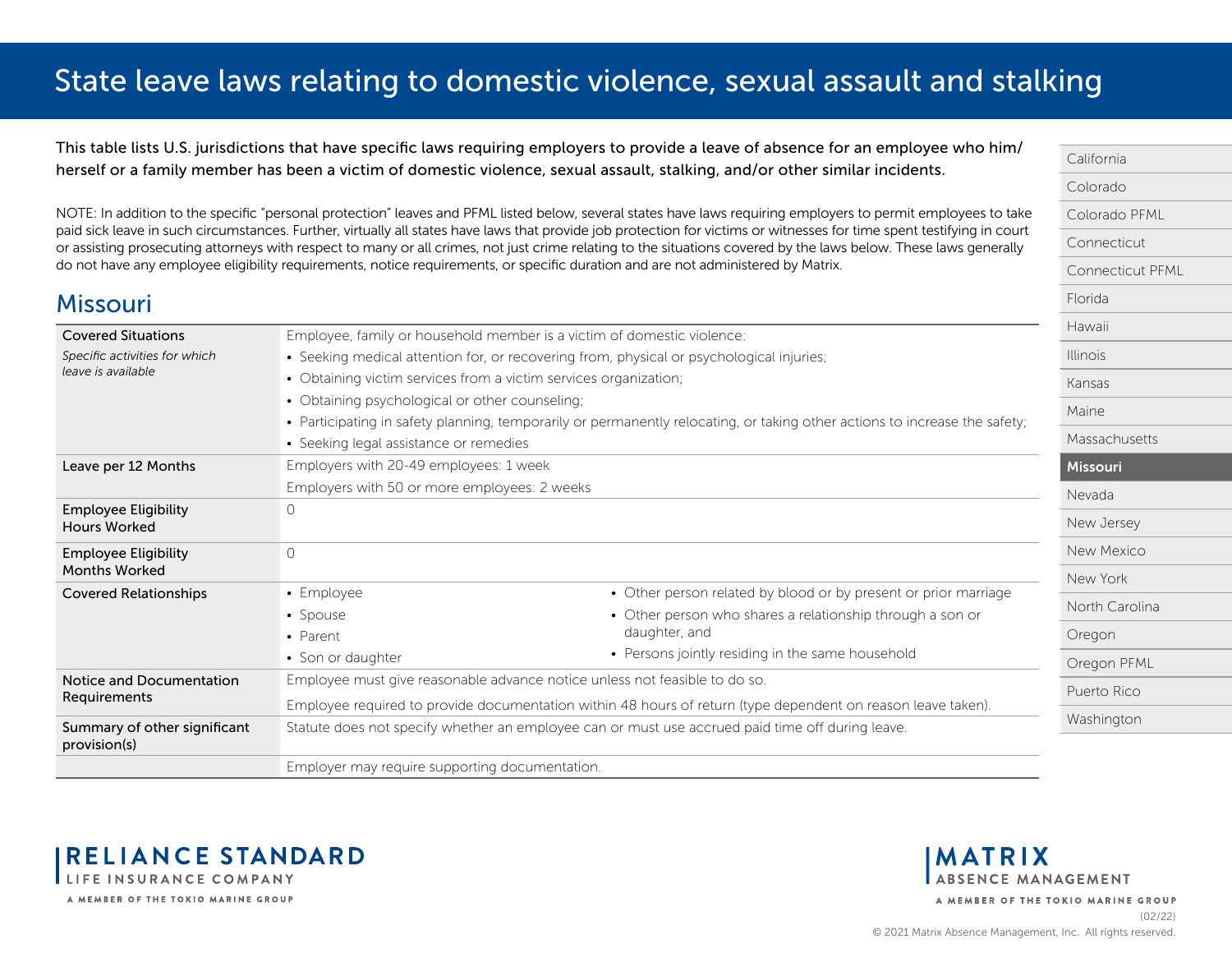<span id="page-12-0"></span>This table lists U.S. jurisdictions that have specific laws requiring employers to provide a leave of absence for an employee who him/ herself or a family member has been a victim of domestic violence, sexual assault, stalking, and/or other similar incidents.

NOTE: In addition to the specific "personal protection" leaves and PFML listed below, several states have laws requiring employers to permit employees to take paid sick leave in such circumstances. Further, virtually all states have laws that provide job protection for victims or witnesses for time spent testifying in court or assisting prosecuting attorneys with respect to many or all crimes, not just crime relating to the situations covered by the laws below. These laws generally do not have any employee eligibility requirements, notice requirements, or specific duration and are not administered by Matrix.

### Nevada

| <b>Covered Situations</b>                           | Employee or family or household member who is a victim of domestic violence:                                                                                                                                                                                                                                                                            |
|-----------------------------------------------------|---------------------------------------------------------------------------------------------------------------------------------------------------------------------------------------------------------------------------------------------------------------------------------------------------------------------------------------------------------|
| Specific activities for which                       | • For the diagnosis, care or treatment of a health condition related to an act which constitutes domestic violence;                                                                                                                                                                                                                                     |
| leave is available                                  | • To obtain counseling or assistance related to an act which constitutes domestic violence;                                                                                                                                                                                                                                                             |
|                                                     | • To participate in any court proceedings related to an act which constitutes domestic violence; or                                                                                                                                                                                                                                                     |
|                                                     | • To establish a safety plan.                                                                                                                                                                                                                                                                                                                           |
| Leave per 12 Months                                 | 160 hours (equivalent of 20 8-hour days)                                                                                                                                                                                                                                                                                                                |
| <b>Employee Eligibility</b><br><b>Hours Worked</b>  | $\bigcirc$                                                                                                                                                                                                                                                                                                                                              |
| <b>Employee Eligibility</b><br><b>Months Worked</b> | 90 days                                                                                                                                                                                                                                                                                                                                                 |
| <b>Covered Relationships</b>                        | • Employee                                                                                                                                                                                                                                                                                                                                              |
|                                                     | · Family or household member (means a: (1) Spouse; (2) Domestic partner; (3) Minor child; (4) Parent; (5) other<br>adult person who is related within the first degree of consanguinity or affinity to the employee; or (6) other adult<br>person who is or was residing with the employee at the time of the act which constitutes domestic violence). |
| Notice and Documentation                            | Requires 48 hours' Advance notice                                                                                                                                                                                                                                                                                                                       |
| Requirements                                        | Employer may require certain documentation supporting the need for leave, such as a police report or copy of                                                                                                                                                                                                                                            |
|                                                     | application for an order of protection.                                                                                                                                                                                                                                                                                                                 |
| Summary of other significant                        | Employers required to provide reasonable accommodation(s) employees who are victims of domestic violence or                                                                                                                                                                                                                                             |
| provision(s)                                        | whose family or household member is a victim of domestic violence. Accommodations may include transfer or                                                                                                                                                                                                                                               |
|                                                     | reassignment; a modified schedule; a new telephone number for work; or any other reasonable accommodations                                                                                                                                                                                                                                              |
|                                                     | which will not create an undue hardship deemed necessary to ensure the safety of the employee, the workplace,                                                                                                                                                                                                                                           |
|                                                     | the employer or other employees.                                                                                                                                                                                                                                                                                                                        |
|                                                     | Employer may require supporting documentation.                                                                                                                                                                                                                                                                                                          |



**MATRIX ABSENCE MANAGEMENT** 

A MEMBER OF THE TOKIO MARINE GROUP

[California](#page-0-0) [Colorado](#page-1-0)

[Florida](#page-5-0) [Hawaii](#page-6-0) [Illinois](#page-7-0) [Kansas](#page-8-0) [Maine](#page-9-0)

[Colorado PFML](#page-2-0) [Connecticut](#page-3-0)

[Connecticut PFML](#page-4-0)

[Massachusetts](#page-10-0)

[Missouri](#page-11-0) Nevada

[New Jersey](#page-13-0) [New Mexico](#page-14-0) [New York](#page-15-0)

[North Carolina](#page-16-0)

[Oregon PFML](#page-18-0) [Puerto Rico](#page-19-0) [Washington](#page-20-0)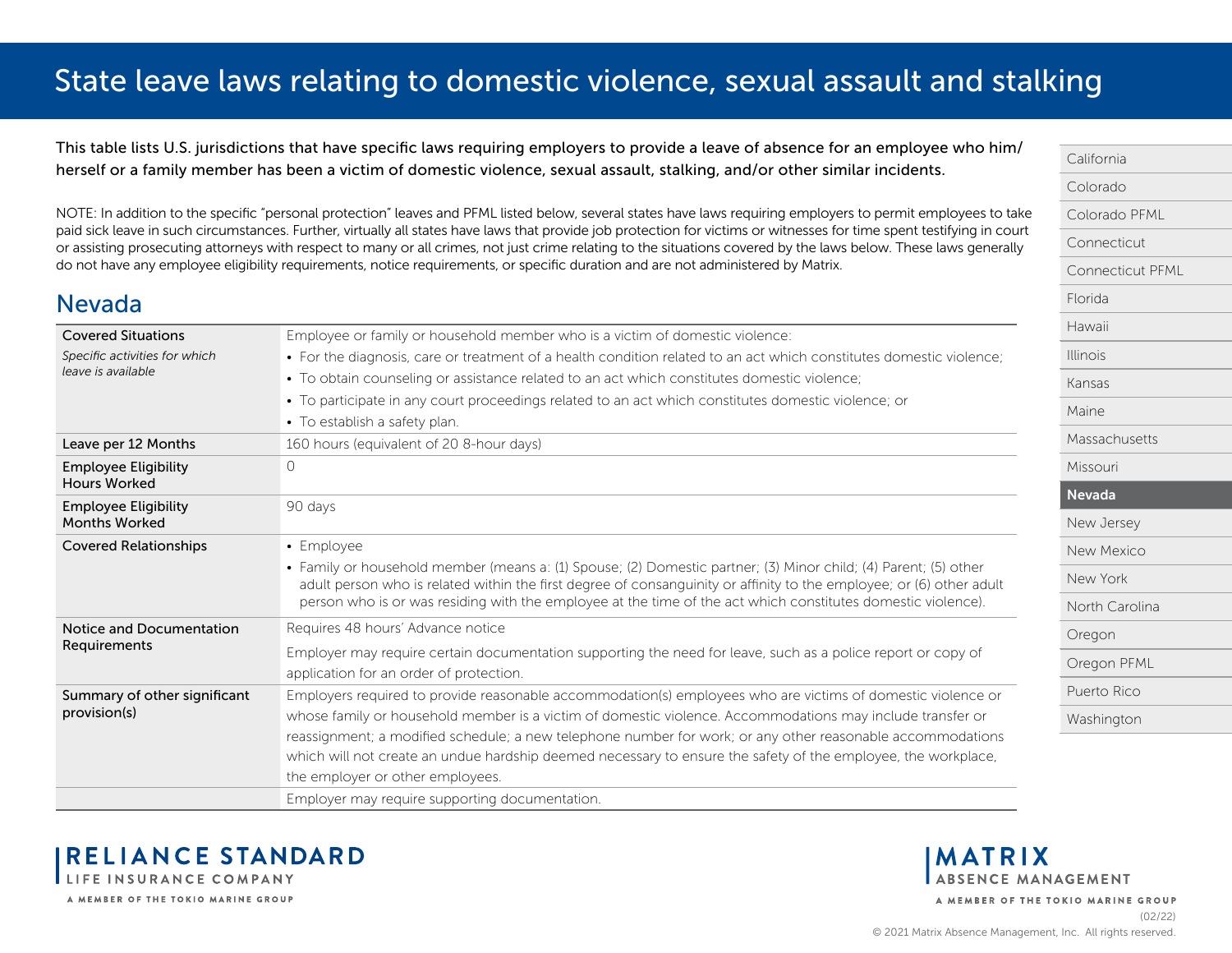<span id="page-13-0"></span>This table lists U.S. jurisdictions that have specific laws requiring employers to provide a leave of absence for an employee who him/ herself or a family member has been a victim of domestic violence, sexual assault, stalking, and/or other similar incidents.

NOTE: In addition to the specific "personal protection" leaves and PFML listed below, several states have laws requiring employers to permit employees to take paid sick leave in such circumstances. Further, virtually all states have laws that provide job protection for victims or witnesses for time spent testifying in court or assisting prosecuting attorneys with respect to many or all crimes, not just crime relating to the situations covered by the laws below. These laws generally do not have any employee eligibility requirements, notice requirements, or specific duration and are not administered by Matrix.

| <b>New Jersey</b>                                   |                                                                                                                                                                                                                   |                                                                               | Florida           |
|-----------------------------------------------------|-------------------------------------------------------------------------------------------------------------------------------------------------------------------------------------------------------------------|-------------------------------------------------------------------------------|-------------------|
| <b>Covered Situations</b>                           |                                                                                                                                                                                                                   | Employee or family member is a victim of domestic violence or sexual assault: | Hawaii            |
| Specific activities for which                       | • Seek medical attention for, or recover from, physical or psychological injuries;                                                                                                                                |                                                                               | <b>Illinois</b>   |
| leave is available                                  | • Obtain services from a victim services organization;                                                                                                                                                            |                                                                               |                   |
|                                                     | • Obtain psychological or other counseling;                                                                                                                                                                       |                                                                               | Kansas            |
|                                                     |                                                                                                                                                                                                                   | • Participate in safety planning, relocate, or take other safety measures;    |                   |
|                                                     | • Seek legal assistance or remedies to ensure the employee's or the employee's family member's health and safety,<br>including preparing for, or participating in, any civil or criminal legal proceeding; or     |                                                                               | Massachusetts     |
|                                                     |                                                                                                                                                                                                                   | • Attend, participate in, or prepare for a criminal or civil court proceeding |                   |
| Leave per 12 Months                                 | 20 days                                                                                                                                                                                                           |                                                                               | Nevada            |
| <b>Employee Eligibility</b>                         | 1000 hours worked                                                                                                                                                                                                 |                                                                               |                   |
| <b>Hours Worked</b>                                 |                                                                                                                                                                                                                   |                                                                               | <b>New Jersey</b> |
| <b>Employee Eligibility</b><br><b>Months Worked</b> | 12 months                                                                                                                                                                                                         |                                                                               | New Mexico        |
| <b>Covered Relationships</b>                        | • Employee                                                                                                                                                                                                        | • Parent-in-law                                                               | New York          |
|                                                     | Family member means:                                                                                                                                                                                              | • Sibling                                                                     | North Carolina    |
|                                                     | • Child (no age limit)                                                                                                                                                                                            | • Grandparent                                                                 |                   |
|                                                     | • Parent                                                                                                                                                                                                          | • Grandchild                                                                  | Oregon            |
|                                                     | • Spouse                                                                                                                                                                                                          | • Any other individual related to the employee by blood                       | Oregon PFML       |
|                                                     | • Domestic partner                                                                                                                                                                                                | • Any other individual with a close association with the employee             | Puerto Rico       |
|                                                     | • Civil union partner                                                                                                                                                                                             | equivalent to a family relationship                                           |                   |
| Notice and Documentation<br>Requirements            | Employee required to provide, written notice as far in advance as reasonable and practicable under the circumstances<br>unless emergency or unforeseen circumstances preclude prior notice.                       |                                                                               | Washington        |
|                                                     | Employer may require documentation related to the reason for the leave from a court, prosecutor, medical provider,<br>counselor, clergy, or other certified individual who assisted the employee or family member |                                                                               |                   |
| Summary of other significant<br>provision(s)        | Employee may elect, or employer may require employee to use any accrued paid time off or any NJ Family Leave<br>Insurance benefits during any part of the 20-day period.                                          |                                                                               |                   |
|                                                     | Employer may require supporting documentation.                                                                                                                                                                    |                                                                               |                   |

**RELIANCE STANDARD** LIFE INSURANCE COMPANY

A MEMBER OF THE TOKIO MARINE GROUP



A MEMBER OF THE TOKIO MARINE GROUP

[California](#page-0-0) [Colorado](#page-1-0)

[Colorado PFML](#page-2-0) [Connecticut](#page-3-0)

[Connecticut PFML](#page-4-0)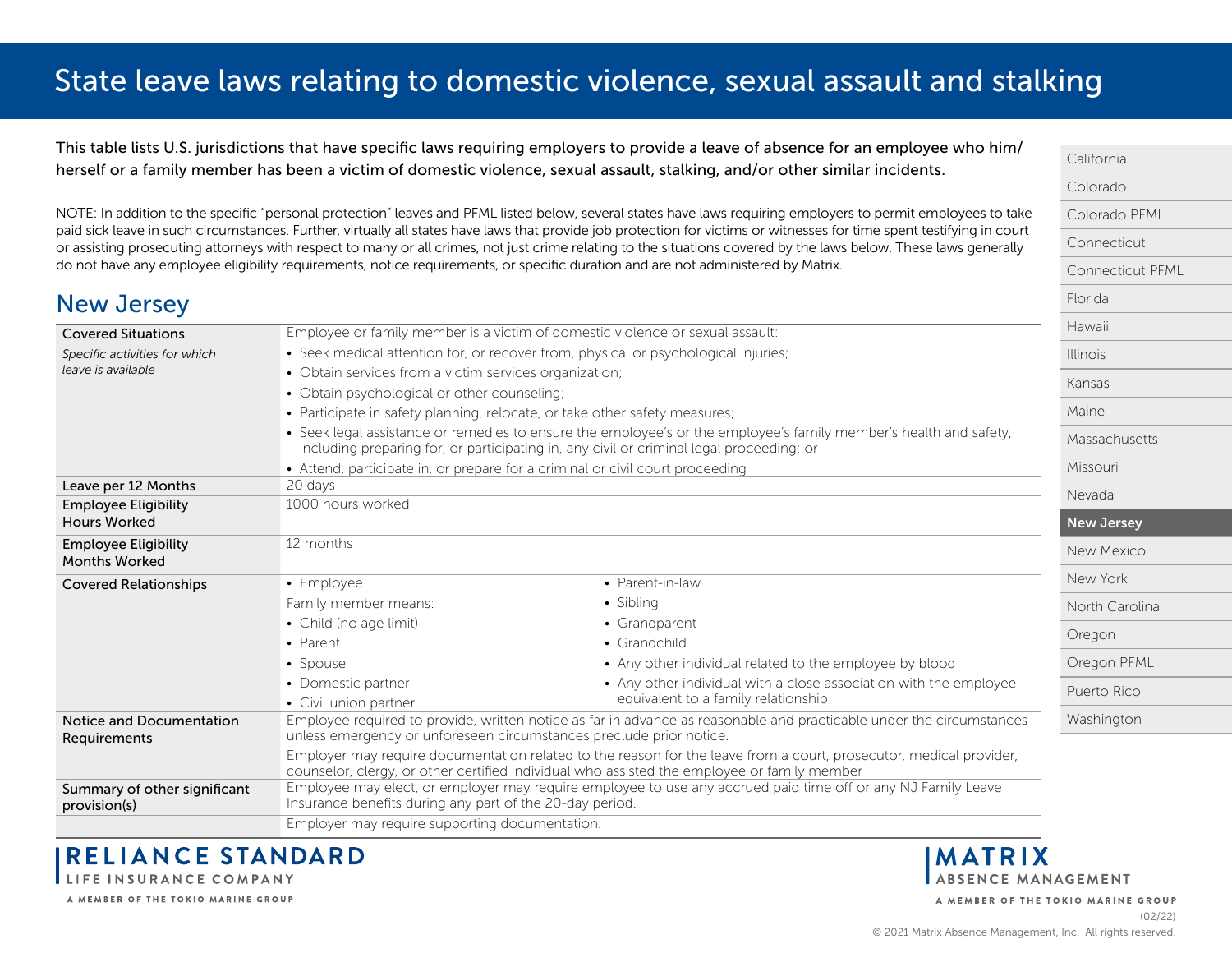<span id="page-14-0"></span>This table lists U.S. jurisdictions that have specific laws requiring employers to provide a leave of absence for an employee who him/ herself or a family member has been a victim of domestic violence, sexual assault, stalking, and/or other similar incidents.

NOTE: In addition to the specific "personal protection" leaves and PFML listed below, several states have laws requiring employers to permit employees to take paid sick leave in such circumstances. Further, virtually all states have laws that provide job protection for victims or witnesses for time spent testifying in court or assisting prosecuting attorneys with respect to many or all crimes, not just crime relating to the situations covered by the laws below. These laws generally do not have any employee eligibility requirements, notice requirements, or specific duration and are not administered by Matrix.

### New Mexico

| <b>Covered Situations</b>                           | Employee or child is a victim of domestic abuse:                                      |  |
|-----------------------------------------------------|---------------------------------------------------------------------------------------|--|
| Specific activities for which                       | • To seek judicial relief from domestic abuse,                                        |  |
| leave is available                                  | • To meet with law enforcement officials:                                             |  |
|                                                     | • To consult with an attorney or victim advocates; or                                 |  |
|                                                     | • To attend court proceedings related to the domestic abuse.                          |  |
| Leave per 12 Months                                 | 14 days                                                                               |  |
| <b>Employee Eligibility</b><br><b>Hours Worked</b>  |                                                                                       |  |
| <b>Employee Eligibility</b><br><b>Months Worked</b> | $\Omega$                                                                              |  |
| <b>Covered Relationships</b>                        | • Employee                                                                            |  |
|                                                     | • Child (biological, legal ward)                                                      |  |
| Notice and Documentation                            | Employee required to give employer 24 hours' notice after need for leave if emergent. |  |
| Requirements                                        | Employer can require documentation to verify leave.                                   |  |
| Summary of other significant<br>provision(s)        | Employee can use paid time off, consistent with employer's policy.                    |  |
|                                                     | Employer may require supporting documentation.                                        |  |



**RELIANCE STANDARD** LIFE INSURANCE COMPANY A MEMBER OF THE TOKIO MARINE GROUP

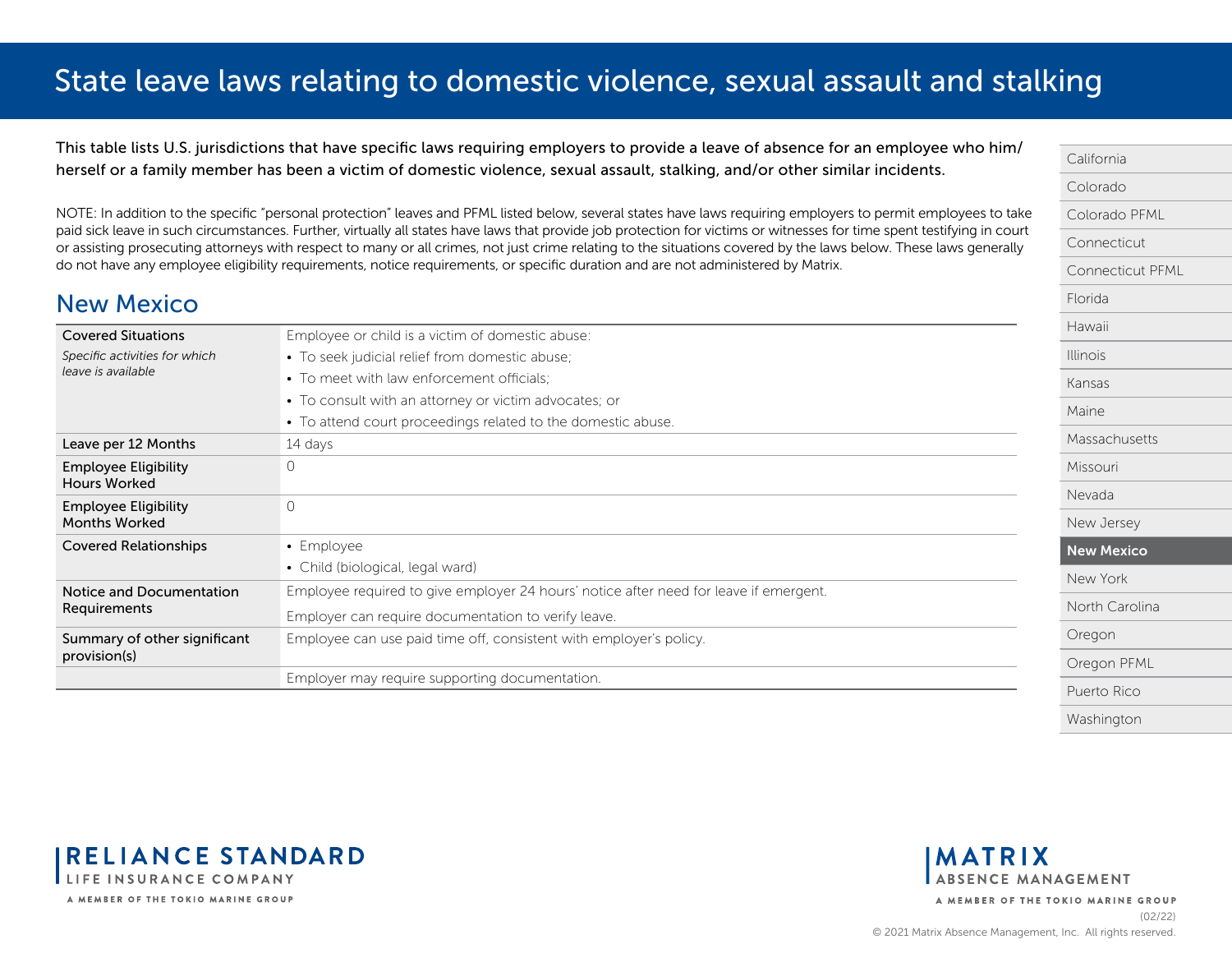<span id="page-15-0"></span>This table lists U.S. jurisdictions that have specific laws requiring employers to provide a leave of absence for an employee who him/ herself or a family member has been a victim of domestic violence, sexual assault, stalking, and/or other similar incidents.

NOTE: In addition to the specific "personal protection" leaves and PFML listed below, several states have laws requiring employers to permit employees to take paid sick leave in such circumstances. Further, virtually all states have laws that provide job protection for victims or witnesses for time spent testifying in court or assisting prosecuting attorneys with respect to many or all crimes, not just crime relating to the situations covered by the laws below. These laws generally do not have any employee eligibility requirements, notice requirements, or specific duration and are not administered by Matrix.

### New York

| <b>Covered Situations</b>                           | Employee or employee's child is a victim of domestic violence (and the employee is not the perpetrator):     |
|-----------------------------------------------------|--------------------------------------------------------------------------------------------------------------|
| Specific activities for which                       | • to seek medical attention for injuries that are the result of domestic violence                            |
| leave is available                                  | • to obtain services from a domestic violence shelter or program, rape crisis center;                        |
|                                                     | to obtain psychological counseling related to domestic violence incident(s);<br>$\bullet$                    |
|                                                     | to participate in safety planning, including relocation on a temp. or permanent basis; or                    |
|                                                     | to obtain legal services, assist in prosecution of the offense or appear in court.                           |
| Leave per 12 Months                                 | Not specified - "reasonable leave"                                                                           |
| <b>Employee Eligibility</b><br><b>Hours Worked</b>  | 0                                                                                                            |
|                                                     |                                                                                                              |
| <b>Employee Eligibility</b><br><b>Months Worked</b> | $\Omega$                                                                                                     |
| <b>Covered Relationships</b>                        | • Employee                                                                                                   |
|                                                     | $\bullet$ Child                                                                                              |
| Notice and Documentation                            | Employer entitled to reasonable advance notice, unless not feasible under the circumstances                  |
| Requirements                                        | Employer can require documentation ONLY if reasonable advance notice was not feasible                        |
| Summary of other significant                        | Leave reasons are defined as "reasonable accommodation(s)" and employer can be excused from duty to provide  |
| provision(s)                                        | one if doing so poses an "undue hardship."                                                                   |
|                                                     | Employer can require employee to use paid time off, if policy so provides and not otherwise prevented from   |
|                                                     | doing so by a collective bargaining agreement. Employer require to maintain health insurance coverage during |
|                                                     | absence(s).                                                                                                  |
|                                                     | Employer may require supporting documentation.                                                               |



**RELIANCE STANDARD** LIFE INSURANCE COMPANY A MEMBER OF THE TOKIO MARINE GROUP

**MATRIX ABSENCE MANAGEMENT**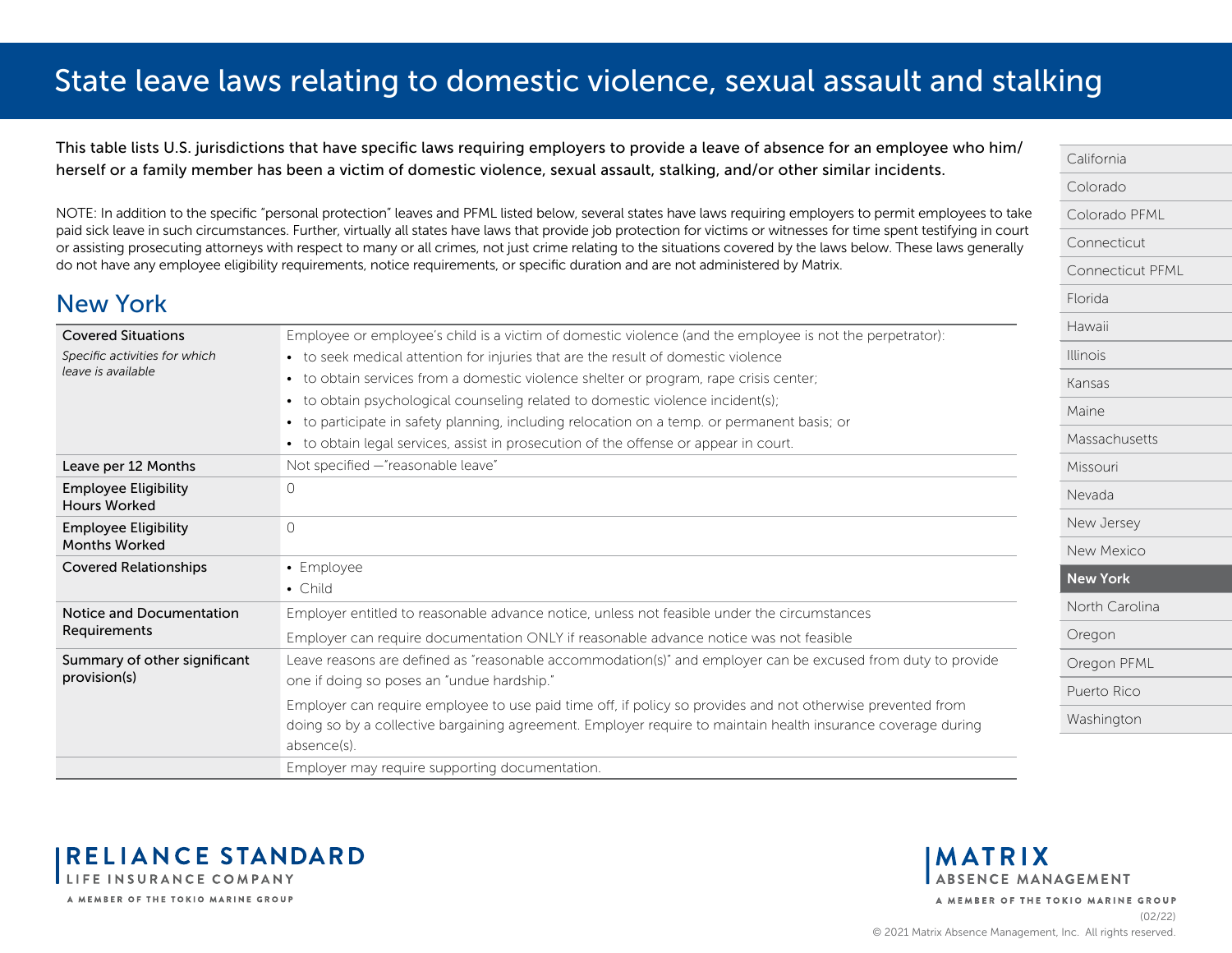<span id="page-16-0"></span>This table lists U.S. jurisdictions that have specific laws requiring employers to provide a leave of absence for an employee who him/ herself or a family member has been a victim of domestic violence, sexual assault, stalking, and/or other similar incidents.

NOTE: In addition to the specific "personal protection" leaves and PFML listed below, several states have laws requiring employers to permit employees to take paid sick leave in such circumstances. Further, virtually all states have laws that provide job protection for victims or witnesses for time spent testifying in court or assisting prosecuting attorneys with respect to many or all crimes, not just crime relating to the situations covered by the laws below. These laws generally do not have any employee eligibility requirements, notice requirements, or specific duration and are not administered by Matrix.

### North Carolina

| <b>Covered Situations</b><br>Specific activities for which | Employee or employee's minor child is a victim of domestic violence:<br>• Seek relief from domestic violence                 |  |
|------------------------------------------------------------|------------------------------------------------------------------------------------------------------------------------------|--|
| leave is available                                         |                                                                                                                              |  |
| Leave per 12 Months                                        | Not specified - programmed as 365 days                                                                                       |  |
| <b>Employee Eligibility</b><br><b>Hours Worked</b>         | 0                                                                                                                            |  |
| <b>Employee Eligibility</b><br><b>Months Worked</b>        | $\circ$                                                                                                                      |  |
| <b>Covered Relationships</b>                               | • Employee only                                                                                                              |  |
| Notice and Documentation                                   | Employee to follow employer's notice requirements, unless an emergency prevents the employee from doing so.                  |  |
| Requirements                                               | Employer can require documentation to support need for leave or delay in complying with its usual policies for<br>reporting. |  |
| Summary of other significant<br>provision(s)               | Unpaid leave; does not specify whether employer must allow paid time benefits to be used.                                    |  |
|                                                            | Employer may require supporting documentation.                                                                               |  |





**MATRIX ABSENCE MANAGEMENT**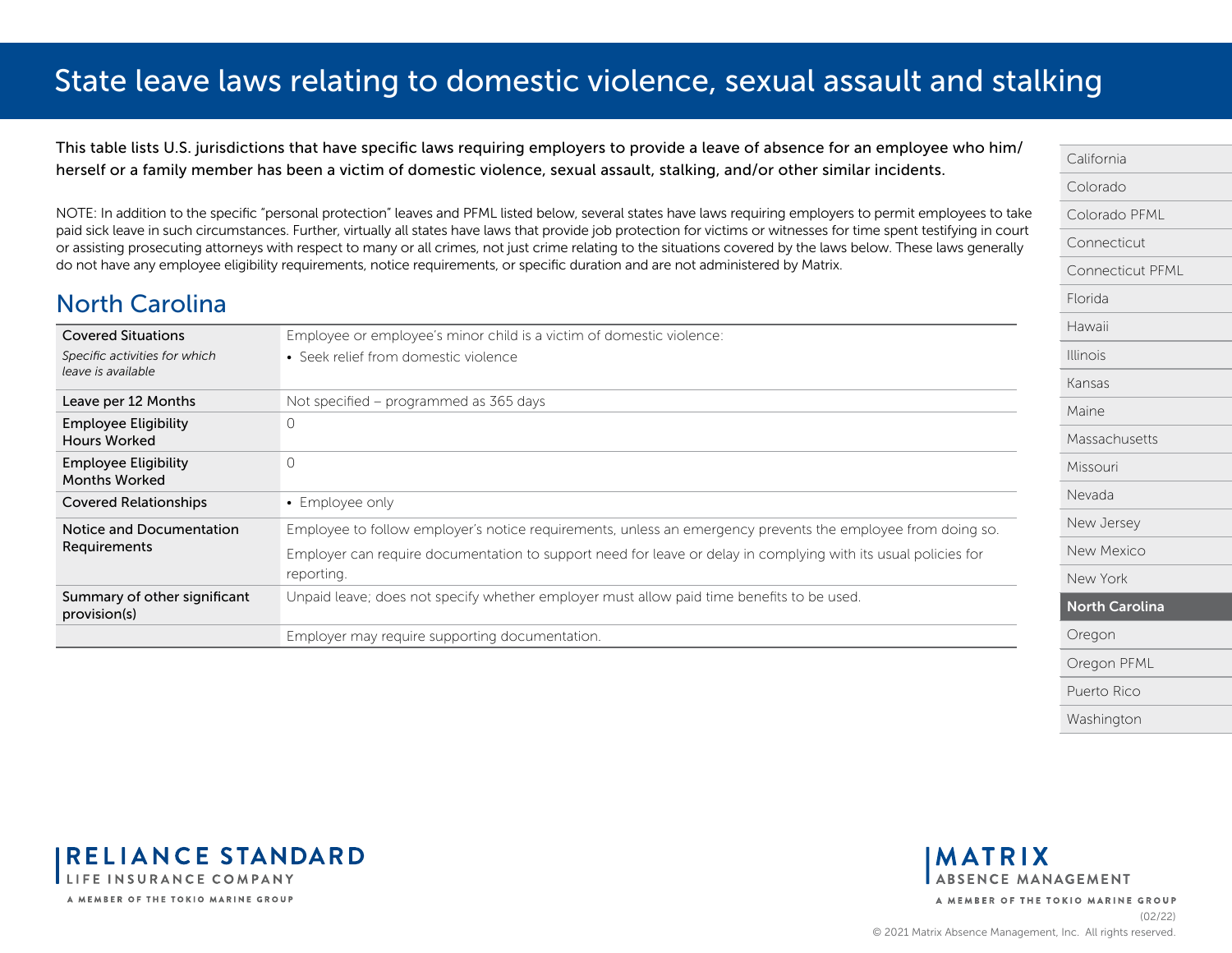<span id="page-17-0"></span>This table lists U.S. jurisdictions that have specific laws requiring employers to provide a leave of absence for an employee who him/ herself or a family member has been a victim of domestic violence, sexual assault, stalking, and/or other similar incidents.

NOTE: In addition to the specific "personal protection" leaves and PFML listed below, several states have laws requiring employers to permit employees to take paid sick leave in such circumstances. Further, virtually all states have laws that provide job protection for victims or witnesses for time spent testifying in court or assisting prosecuting attorneys with respect to many or all crimes, not just crime relating to the situations covered by the laws below. These laws generally do not have any employee eligibility requirements, notice requirements, or specific duration and are not administered by Matrix.

| Uregon                                                                           |                                                                                                                                                 |                                                                                                       |  |
|----------------------------------------------------------------------------------|-------------------------------------------------------------------------------------------------------------------------------------------------|-------------------------------------------------------------------------------------------------------|--|
| <b>Covered Situations</b><br>Specific activities for which<br>leave is available | Employee or employee's child is a victim of domestic<br>violence, sexual assault, or stalking:                                                  | • To obtain counseling for self or minor child<br>• To obtain victim services for self or minor child |  |
|                                                                                  | • Seek legal or law enforcement assistance for self or<br>minor child                                                                           | • Employee to secure home or relocate for safety                                                      |  |
|                                                                                  | • To seek medical assistance or recover from injuries for<br>self or minor child                                                                |                                                                                                       |  |
| Leave per 12 Months                                                              | Not specified - programmed as 365 days                                                                                                          |                                                                                                       |  |
| <b>Employee Eligibility</b><br><b>Hours Worked</b>                               | 0                                                                                                                                               |                                                                                                       |  |
| <b>Employee Eligibility</b><br><b>Months Worked</b>                              | $\Omega$                                                                                                                                        |                                                                                                       |  |
| <b>Covered Relationships</b>                                                     | • Employee                                                                                                                                      |                                                                                                       |  |
|                                                                                  | • Child (biological, foster, adoptive, step, of domestic partner, of in loco parentis relationship)                                             |                                                                                                       |  |
|                                                                                  | • Dependent adult child who is substantially limited by a mental or physical impairment or any adult over whom<br>the employee has guardianship |                                                                                                       |  |
| Notice and Documentation                                                         | Employee should give advance notice, if reasonably practicable to do so, in accordance with employer's                                          |                                                                                                       |  |
| Requirements                                                                     | customary policies.                                                                                                                             |                                                                                                       |  |
|                                                                                  | Employee required to request additional time if needs extension prior to expiration of approved leave; though                                   |                                                                                                       |  |
|                                                                                  | employer under some circumstances must inquire.                                                                                                 |                                                                                                       |  |
|                                                                                  | Employer may require certain documentation to support leave request.                                                                            |                                                                                                       |  |
| Summary of other significant<br>provision(s)                                     | Employer may not refuse to provide a "reasonable safety accommodation" (defined term) requested by employee                                     |                                                                                                       |  |
|                                                                                  | unless undue hardship.                                                                                                                          |                                                                                                       |  |
|                                                                                  | Employer may allow use of paid leave benefits during leave.                                                                                     |                                                                                                       |  |
|                                                                                  | Employees who miss work because of this leave cannot have the time counted against attendance bonus policies.                                   |                                                                                                       |  |
|                                                                                  | Employer may require supporting documentation.                                                                                                  |                                                                                                       |  |

[California](#page-0-0) [Colorado](#page-1-0) [Colorado PFML](#page-2-0) [Connecticut](#page-3-0) [Connecticut PFML](#page-4-0) [Florida](#page-5-0) [Hawaii](#page-6-0) [Illinois](#page-7-0) [Kansas](#page-8-0) [Maine](#page-9-0) [Massachusetts](#page-10-0) [Missouri](#page-11-0) [Nevada](#page-12-0) [New Jersey](#page-13-0) [New Mexico](#page-14-0) [New York](#page-15-0) [North Carolina](#page-16-0) Oregon [Oregon PFML](#page-18-0) [Puerto Rico](#page-19-0) [Washington](#page-20-0)

**RELIANCE STANDARD** LIFE INSURANCE COMPANY

A MEMBER OF THE TOKIO MARINE GROUP

 $\bigcap$ ugan

**MATRIX**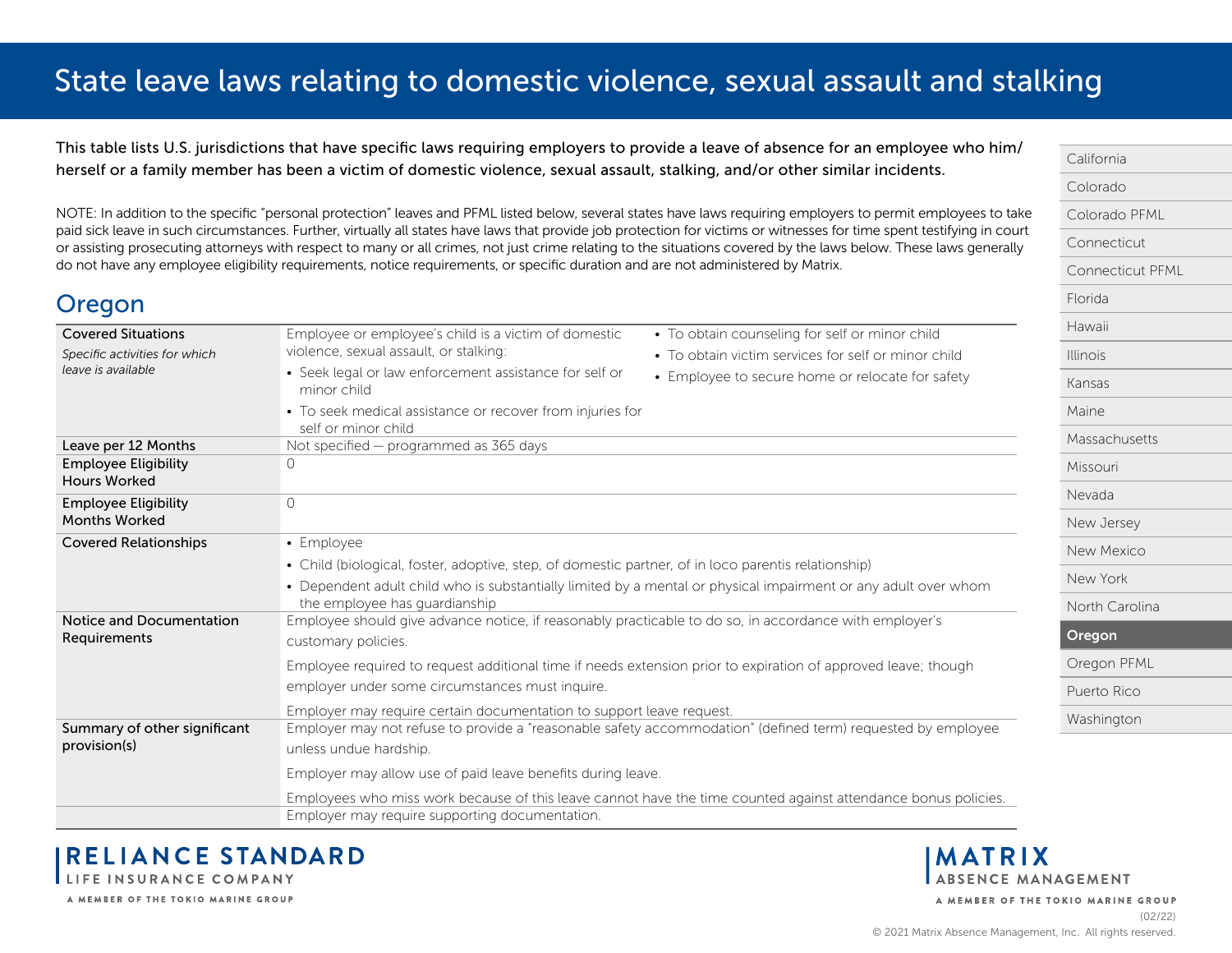<span id="page-18-0"></span>This table lists U.S. jurisdictions that have specific laws requiring employers to provide a leave of absence for an employee who him/ herself or a family member has been a victim of domestic violence, sexual assault, stalking, and/or other similar incidents.

NOTE: In addition to the specific "personal protection" leaves and PFML listed below, several states have laws requiring employers to permit employees to take paid sick leave in such circumstances. Further, virtually all states have laws that provide job protection for victims or witnesses for time spent testifying in court or assisting prosecuting attorneys with respect to many or all crimes, not just crime relating to the situations covered by the laws below. These laws generally do not have any employee eligibility requirements, notice requirements, or specific duration and are not administered by Matrix.

#### Oregon PFML Contributions collected as of January 1, 2023; Benefits payable as of September 3, 2023

| <b>Covered Situations</b>                           | Employee or employee's child is a victim of domestic<br>• Obtain counseling;                                                        |  |  |
|-----------------------------------------------------|-------------------------------------------------------------------------------------------------------------------------------------|--|--|
| Specific activities for which<br>leave is available | violence, sexual assault, or stalking:<br>• Obtain victim services;                                                                 |  |  |
|                                                     | • Seek legal or law enforcement assistance for self or<br>• Secure home or relocate<br>minor child:                                 |  |  |
|                                                     | • Seek medical assistance or recover from injuries;                                                                                 |  |  |
| Leave per 12 Months                                 | 12 weeks                                                                                                                            |  |  |
|                                                     | Maximum of 16-18 weeks (depending on leave reason) of paid and unpaid time if using unpaid leave under<br>Oregon's Family Leave Act |  |  |
| <b>Employee Eligibility</b>                         | None                                                                                                                                |  |  |
| <b>Hours Worked</b>                                 | Applies to Employees who have:                                                                                                      |  |  |
|                                                     | Earned at least \$1,000 in wages during the base year or an alternative base year; or                                               |  |  |
|                                                     | Paid into the Paid Family and Medical Leave Insurance Fund using wage deductions                                                    |  |  |
| <b>Employee Eligibility</b>                         | None                                                                                                                                |  |  |
| <b>Months Worked</b>                                | Applies to Employees who have:                                                                                                      |  |  |
|                                                     | Earned at least \$1,000 in wages during the base year or an alternative base year; or                                               |  |  |
|                                                     | Paid into the Paid Family and Medical Leave Insurance Fund using wage deductions                                                    |  |  |
| <b>Covered Relationships</b>                        | • Employee                                                                                                                          |  |  |
|                                                     | $\bullet$ Child                                                                                                                     |  |  |
| Notice and Documentation<br>Requirements            | 30 days unless not foreseeable                                                                                                      |  |  |
| Summary of other significant                        | Employers cannot require employees to use vacation or other paid time off to substitute for paid leave.                             |  |  |
| provision(s)                                        | Employee is entitled to be restored to prior position.                                                                              |  |  |
|                                                     | Employer may require supporting documentation.                                                                                      |  |  |



A MEMBER OF THE TOKIO MARINE GROUP

#### **MATRIX** ABSENCE MANAGEMENT

A MEMBER OF THE TOKIO MARINE GROUP

[California](#page-0-0) [Colorado](#page-1-0)

[Florida](#page-5-0) [Hawaii](#page-6-0) [Illinois](#page-7-0) [Kansas](#page-8-0) [Maine](#page-9-0)

[Colorado PFML](#page-2-0) [Connecticut](#page-3-0)

[Connecticut PFML](#page-4-0)

[Massachusetts](#page-10-0)

[Missouri](#page-11-0) [Nevada](#page-12-0)

[New Jersey](#page-13-0) [New Mexico](#page-14-0) [New York](#page-15-0)

[North Carolina](#page-16-0)

Oregon PFML [Puerto Rico](#page-19-0) [Washington](#page-20-0)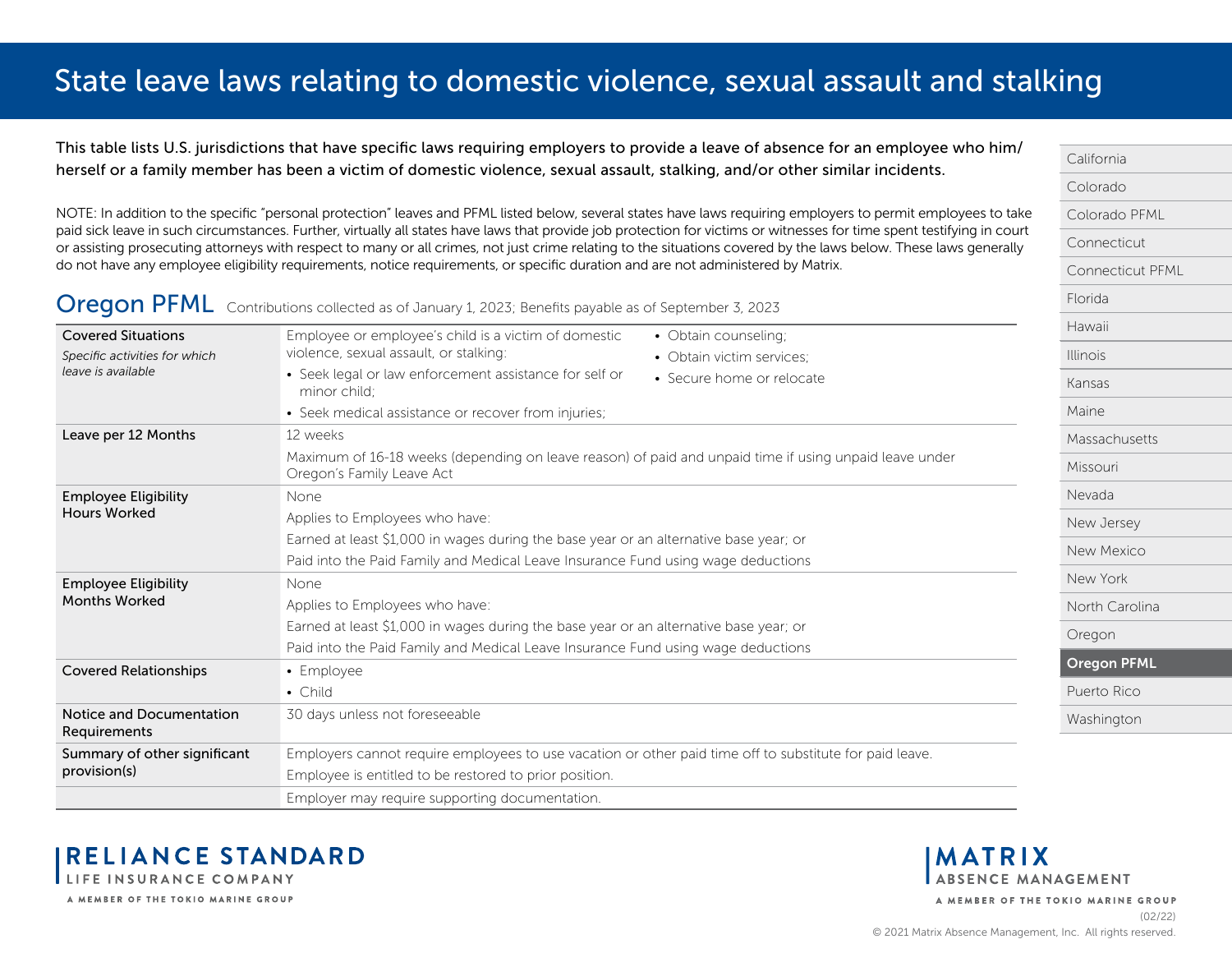<span id="page-19-0"></span>This table lists U.S. jurisdictions that have specific laws requiring employers to provide a leave of absence for an employee who him/ herself or a family member has been a victim of domestic violence, sexual assault, stalking, and/or other similar incidents.

NOTE: In addition to the specific "personal protection" leaves and PFML listed below, several states have laws requiring employers to permit employees to take paid sick leave in such circumstances. Further, virtually all states have laws that provide job protection for victims or witnesses for time spent testifying in court or assisting prosecuting attorneys with respect to many or all crimes, not just crime relating to the situations covered by the laws below. These laws generally do not have any employee eligibility requirements, notice requirements, or specific duration and are not administered by Matrix.

### Puerto Rico

| <b>Covered Situations</b><br>Specific activities for which<br>leave is available | Employee or employee's family member is a victim of domestic or gender-based violence, child abuse, sexual<br>harassment in employment, sexual assault, lewd acts or felony stalking:<br>• Seek advice and obtain a restraining order or court order;<br>• Seek and obtain legal assistance; and<br>• Seek and obtain safe housing or space in a shelter                                                                                                                                                                                                                                                                                                                                                                                             |                                                                                                        |  |
|----------------------------------------------------------------------------------|------------------------------------------------------------------------------------------------------------------------------------------------------------------------------------------------------------------------------------------------------------------------------------------------------------------------------------------------------------------------------------------------------------------------------------------------------------------------------------------------------------------------------------------------------------------------------------------------------------------------------------------------------------------------------------------------------------------------------------------------------|--------------------------------------------------------------------------------------------------------|--|
| Leave per 12 Months                                                              | 15 days in a calendar year. May be taken on a "fractioned" or intermittent basis                                                                                                                                                                                                                                                                                                                                                                                                                                                                                                                                                                                                                                                                     |                                                                                                        |  |
| <b>Employee Eligibility</b><br><b>Hours Worked</b>                               | $\Omega$                                                                                                                                                                                                                                                                                                                                                                                                                                                                                                                                                                                                                                                                                                                                             |                                                                                                        |  |
| <b>Employee Eligibility</b><br><b>Months Worked</b>                              | $\Omega$                                                                                                                                                                                                                                                                                                                                                                                                                                                                                                                                                                                                                                                                                                                                             |                                                                                                        |  |
| <b>Covered Relationships</b>                                                     | • Employee                                                                                                                                                                                                                                                                                                                                                                                                                                                                                                                                                                                                                                                                                                                                           | • Parents                                                                                              |  |
|                                                                                  | • Child                                                                                                                                                                                                                                                                                                                                                                                                                                                                                                                                                                                                                                                                                                                                              | • Minors                                                                                               |  |
|                                                                                  | • Spouse<br>• Partners united by an affective relationship                                                                                                                                                                                                                                                                                                                                                                                                                                                                                                                                                                                                                                                                                           | • Persons of advanced age, or with disabilities over<br>which the employee has custody or guardianship |  |
| Notice and Documentation<br>Requirements                                         | At least 2 business days' notice, unless the circumstances do not permit earlier notification.<br>Notice may be given by fax, in person, email, in writing or any other reliable method of communication.<br>Notice may be provided by the employee, family, therapist, certified counselor, religious leader, shelter director,<br>attorney or any other qualified professional who has assisted the employee or family member as a result of the<br>abuse.<br>Employer may request documentation detailing the time spent by the employee addressing the reason for which<br>Special Leave was taken and employee is required to provide it within a "reasonable period," but not later than 2<br>business days after the employee's last absence. |                                                                                                        |  |
| Summary of other significant<br>provision(s)                                     | Victim need not file a police report.<br>Employees may request reasonable accommodation or flexible work conditions to address an abuse situation.<br>Such request must be in writing.<br>"Reasonable accommodations" may include: change of work location, modification of tasks assigned to the<br>employee, change in work schedule, or others that allow the employee to obtain the necessary assistance to<br>address the situation. Employer may only deny accommodation if it "unreasonable," and only after evaluating all<br>possible accommodation for the employee.                                                                                                                                                                       |                                                                                                        |  |
|                                                                                  | Employer may require supporting documentation.                                                                                                                                                                                                                                                                                                                                                                                                                                                                                                                                                                                                                                                                                                       |                                                                                                        |  |

**RELIANCE STANDARD** LIFE INSURANCE COMPANY

A MEMBER OF THE TOKIO MARINE GROUP

[Massachusetts](#page-10-0) [Missouri](#page-11-0) [Nevada](#page-12-0) [New Jersey](#page-13-0) [New Mexico](#page-14-0) [New York](#page-15-0) [North Carolina](#page-16-0) [Oregon](#page-17-0) [Oregon PFML](#page-18-0) Puerto Rico [Washington](#page-20-0)

[California](#page-0-0) [Colorado](#page-1-0)

[Florida](#page-5-0) [Hawaii](#page-6-0) [Illinois](#page-7-0) [Kansas](#page-8-0) [Maine](#page-9-0)

[Colorado PFML](#page-2-0) [Connecticut](#page-3-0)

[Connecticut PFML](#page-4-0)

**MATRIX** ABSENCE MANAGEMENT